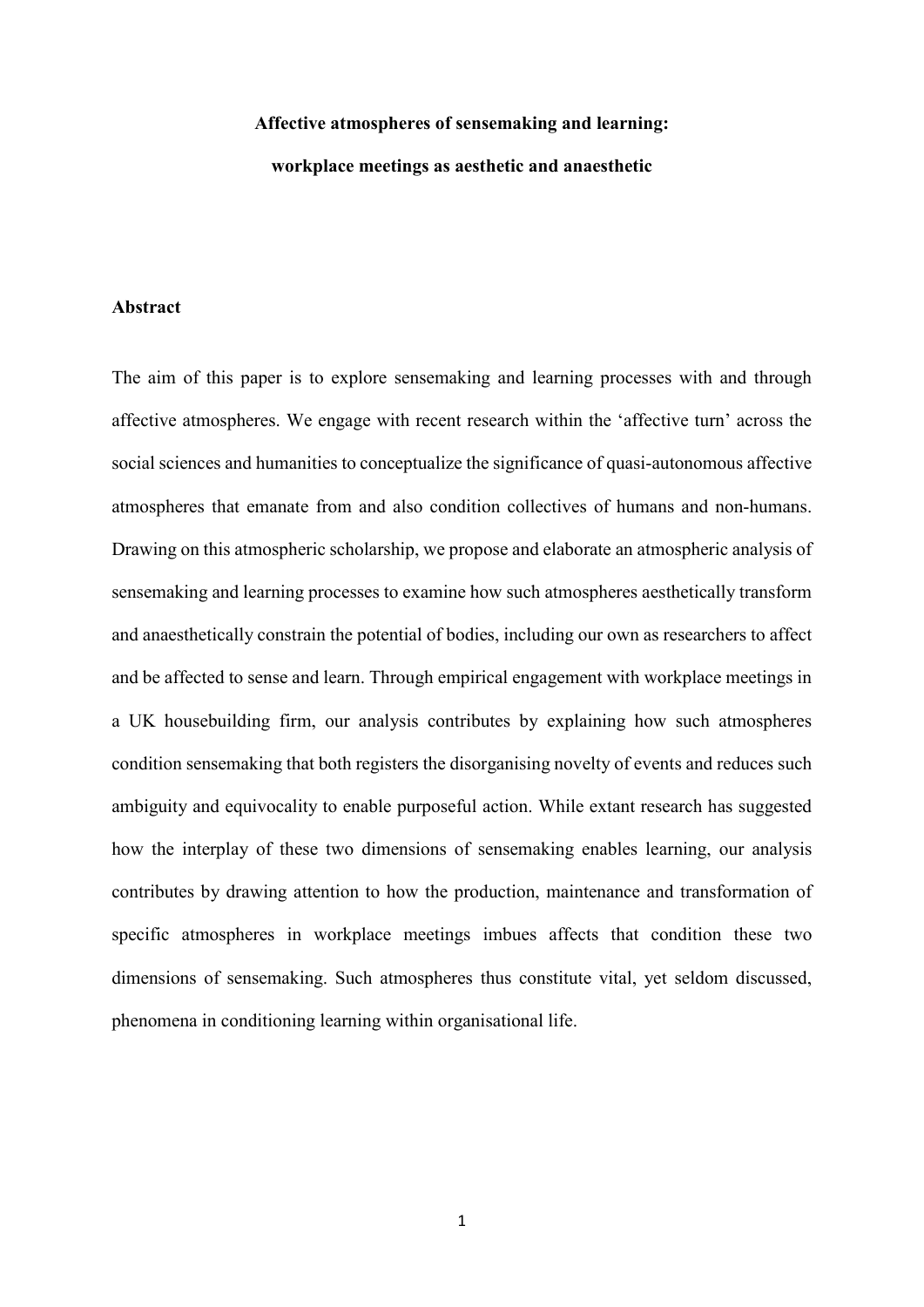## **Introduction**

In his story of a lost Hungarian army detachment, Weick explains how a map found in a soldier's pocket 'calmed [the soldiers] down' (1990:4) long enough for them to find their bearings – allowing them to learn to make sense of their ambiguous situation differently, coordinating their thoughts and actions to escape – even though the map was of a different area. Despite this early provocation into the role of affect in 'how we learn to make sense and make sense to learn' (Colville, 2016: 4), Weick later lamented his original work on sensemaking was 'basically cool and cognitive' (2010: 545), noting that adding an affective dimension would create a richer interpretation of how meanings of events are enacted in organisations to coordinate learning and action. Responding to such provocations, in recent years the affectivity of sensemaking has increasingly been theorized (Maitlis and Christanson, 2014; Sandberg and Tsoukas, 2015) and empirically explored (Cornelissen et al. 2014; Creed et al. 2014; Cunliffe and Coupland, 2012; Steigenberger, 2015), particularly in relation to learning (Catino and Patriotta; 2013; Heaphy, 2017). However, as this extant scholarship mostly revolves around anthropocentric, and especially psychological, concepts of affect, it arguably circumvents the most intriguing question arising from Weick's (1990) map story: how did the introduction of a non-human body, a map of a different area, precipitate comfort and calm in the soldiers, engendering new potentials for sensemaking and learning?

This unexamined question in Weick's story (1990) provides a starting point for our paper: to empirically elaborate a conceptual approach to explore how relations between humans and nonhumans shape collective affective phenomena that influence sensemaking and learning. Our exploration is informed by the burgeoning 'affective turn' in organisation studies (Gherardi, 2017). Here affect is not conceptualized as human-owned emotion, but as a relational modulation in the agentic *potentials* of bodies to affect and be affected (Deleuze, 1988: 123)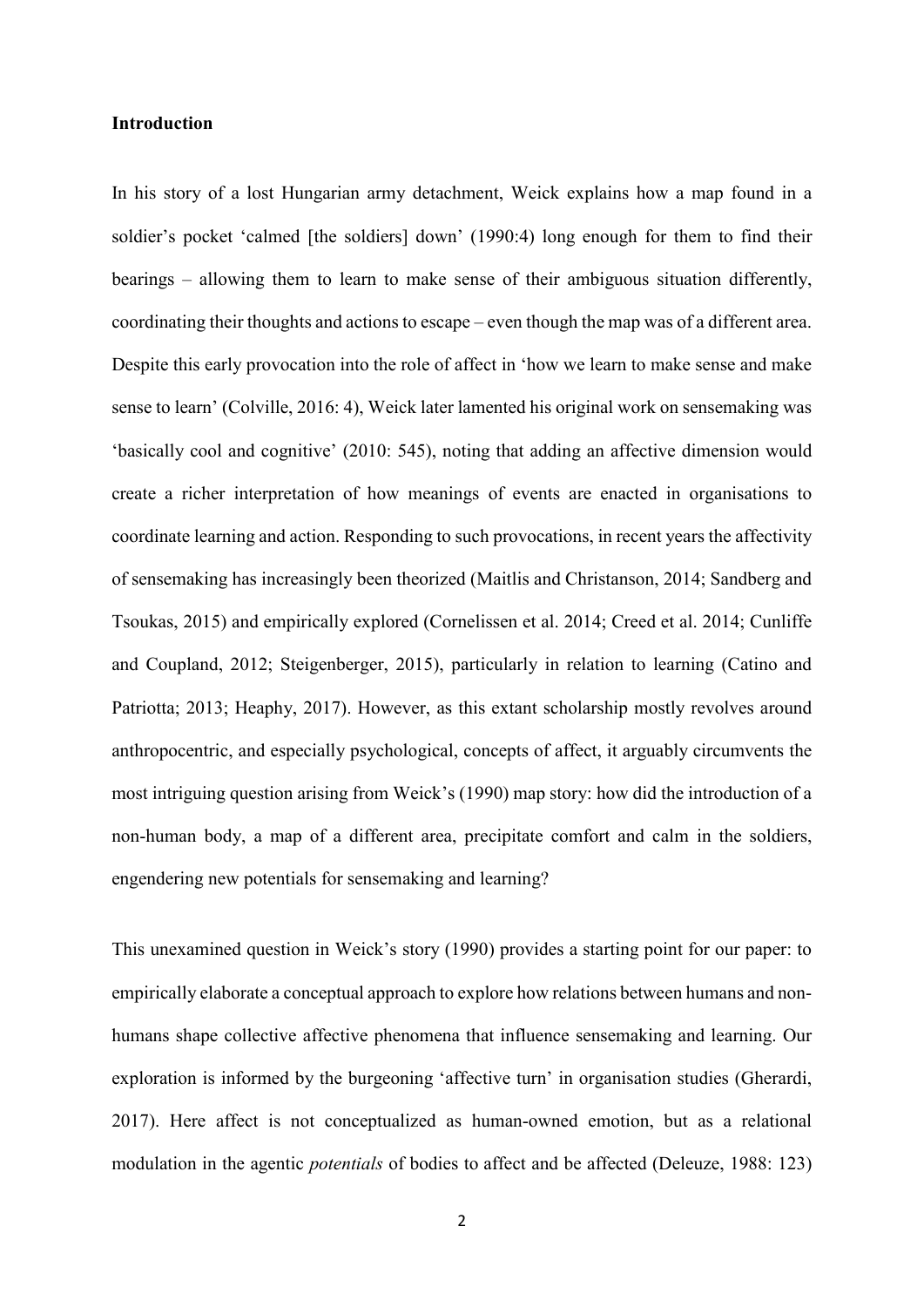with other bodies that are always 'embedded in the material world' (Gherardi, 2017: 355). Such affective bodies are understood heterogeneously to include all organised conglomerations of matter and energy; thus, not just human and non-human animals, but also artefacts, technologies, talk, ideas and technologies (Deleuze, 1988: 127). These treatments of affect thus offer an important challenge to the anthropocentric and logocentric orientation of scholarship on sensemaking (Introna, 2018) and learning (Bell and Vachhani, 2019; Gherardi, 2016; 2017).

Our overarching purpose in this paper is to elaborate the interplay between such agential affects and sensemaking and learning processes. In particular, we explore a less discussed relational affective phenomena – atmospheres. Engaging with scholarship across the social sciences (Anderson, 2009; 2014; Anderson and Ash, 2015; Edensor, 2012; Morris, 2018; Robinson, 2017) and organisation studies (Bell and Vachhani, 2019; Gherardi, 2017; Michels, 2015; Michels and Stayaert, 2017; Julmi, 2017), we understand affective atmospheres (herein 'atmospheres') as relational affects that emanate from encounters between people, spaces, and other bodies but also quasi-autonomously envelop and condition those encounters, spaces and bodies. We argue for atmospheric analyses of sensemaking and learning to elucidate an important, yet notably underexamined, category of relational affects that shapes meaningmaking, sense and causalities (Anderson, 2009; 2014; Anderson and Ash, 2015; Edensor, 2012; Julmi, 2017; Morris, 2018; Robertson, 2017). Our thesis develops across four sections. First, to delineate the potential for engaging with atmospheres, we explain how the relationship between affect, sensemaking and learning has thus far been understood. This review encompasses three strands of scholarship: (i) affect and sensemaking; (ii) affect and learning and (iii) affect, sensemaking and learning. Second**,** we elaborate our approach to atmospherically analyse sensemaking and learning by conceptualizing atmospheres as distinct affective phenomena, particularly with reference to studies in cultural geography. Third, we outline our methodology for atmospherically researching sensemaking and learning, and the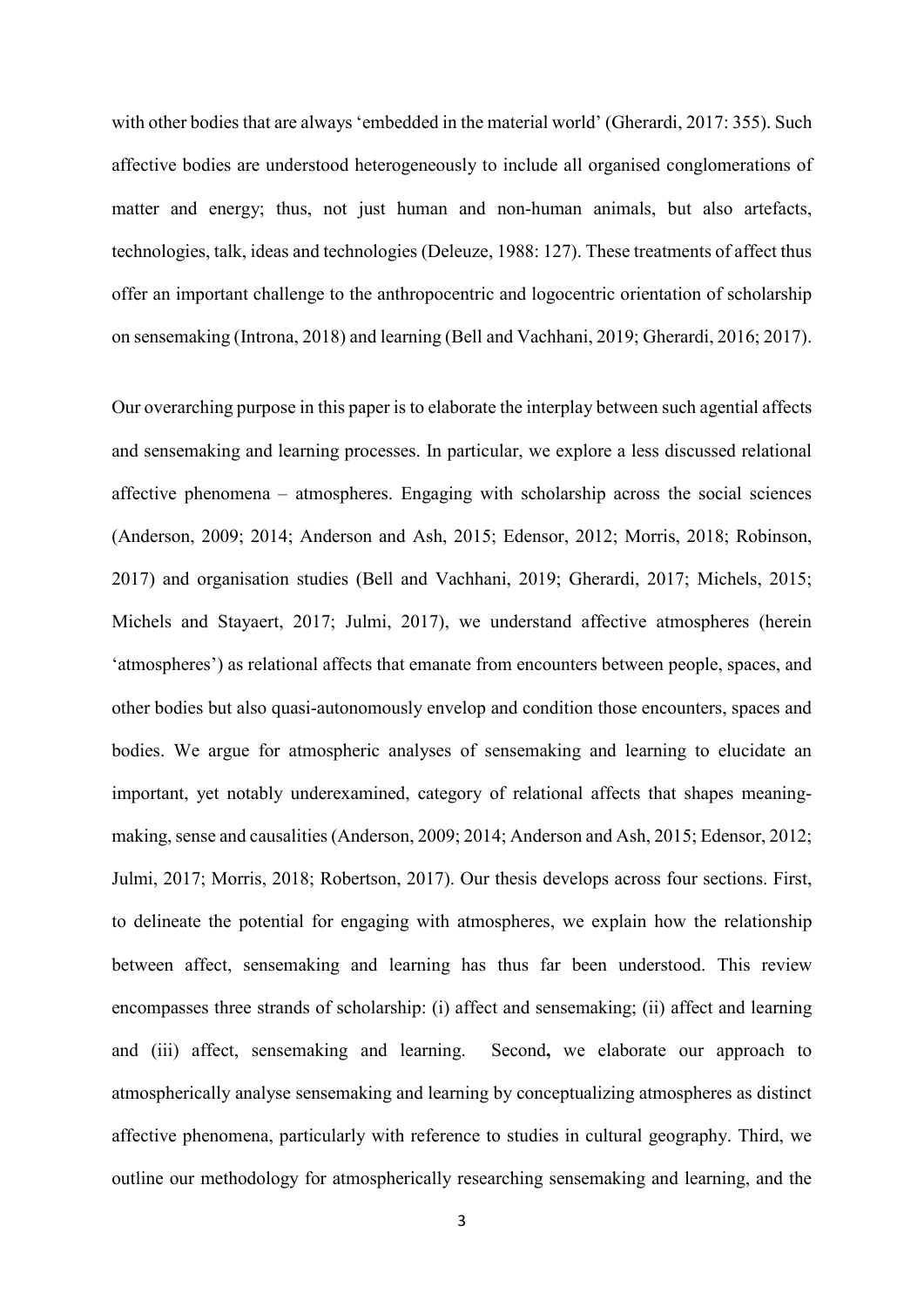empirical context of our study – a housebuilding innovation project in the UK. Fourth, following two meetings within this project, we discuss how interacting aesthetic and anaesthetic atmospheres (Julmi, 2017) respectively transform and constrain sensemaking and learning. Our analysis contributes by generating new insights into the affective conditions through which sensemaking and learning unfolds. By way of conclusion, we further discuss the implications of atmospheric analysis for future studies of affect, sensemaking and learning.

#### **Affect, sensemaking and learning: the potential of atmospheres**

### *Affect and sensemaking*

Sensemaking scholarship has a longstanding, if relatively under-developed (Maitlis and Christanson, 2014; Sandberg and Tsoukas, 2015), interest in the role of emotions in how sense and actions are co-ordinated and constituted in ambiguous and equivocal situations (Creed et al. 2014; Cunliffe and Coupland, 2012; Steigenberger, 2015; George and Jones, 2001; Weick, 1995; 2010; Weick et al. 2005). Though largely equating affect with human-owned emotion, this research has occasionally gestured toward the constitutive role of more relational, agentic affects within emotionally charged sensemaking processes. Weick (1995: 47), for example, considers how pleasure is generated when a phone line is disconnected while working; this event not only reduces the capacity for a frustrating interruption to work but diminishes the need to make sense of such an ambiguous and equivocal event. Here positive/negative emotions, constituted partly through encounters with non-humans like phones, constitute affective triggers for sensemaking. Weick's (2010) revisiting of his classic analysis of the Bhopal disaster goes further in gesturing towards the sensemaking role of relational affects by exploring those that emanate from, and then quasi-autonomously reshape the agencies of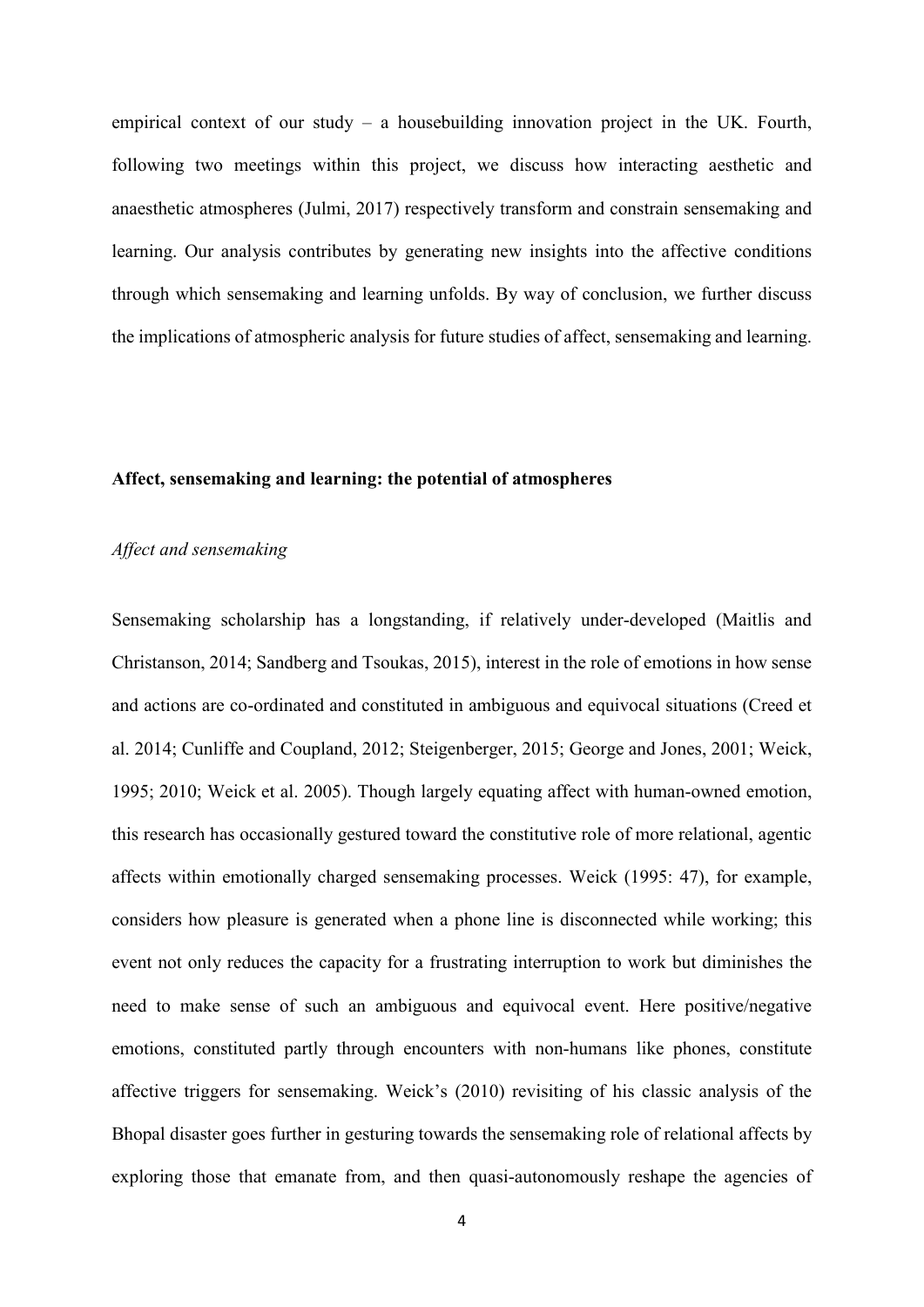humans and non-humans. Evocatively, Weick (2010) opens his paper with an account on the disaster from the French journalists Lapierre and Moro (2001) describing how '[an] *atmosphere* of extreme depression prevailed for some time over the metal structures of the factory' (Lapierre and Moro, 2001 as cited in Weick, 2010: 537; emphasis added). Although this atmosphere is not theorized by Weick, it does appear an active ingredient in his subsequent analysis of how sensemaking at Bhopal was gripped by a 'mood of pessimism' (Weick, 2010: 545) that tragically diminished agential capacities for the plant workers to imaginatively make sense of warning cues before the disaster. Despite this tantalizing glimpse into the dynamics of atmospheres and sensemaking, explorations of affect and sensemaking remain limited to analyses of *encounters* among human bodies (Cunliffe and Coupland, 2012) or between humans and non-humans (Cornelissen et al. 2014). Engagements with concepts of collective affects, as in atmosphere, that recognize the presence of quasi-autonomous affects on such bodies remain largely lacking.

A rare exception to this atmospheric lacuna in sensemaking scholarship is offered by Introna (2018). Engaging with Heidegger's concept of 'mood' (not atmosphere) to rethink sensemaking in less anthropocentric terms, Introna (2018) explains how moods do not refer to 'a private inner psychological state' (p8), and are not formed within bodily encounters, but rather exist as more diffusive, lingering, affects that shape sense: 'something that befalls us, in some way, or something we already find ourselves in, from the start' (p8). As with the concept of atmospheres (Anderson, 2009; 2014; Julmi, 2017), moods influence immanent bodily senses and actions through differentiated processes of relational 'attunement' (p9) wherein 'certain agentic possibilities appear as relevant and others do not' (p9). Rereading Weick's seminal analysis of the Mann Gulch fire, Introna (2018) explains how the capacities of some bodies to act (e.g. to attempt to outrun the fire or not) interacted with a proximal mood of worry and a distal mood of techno-optimism to generate different actions and sense in the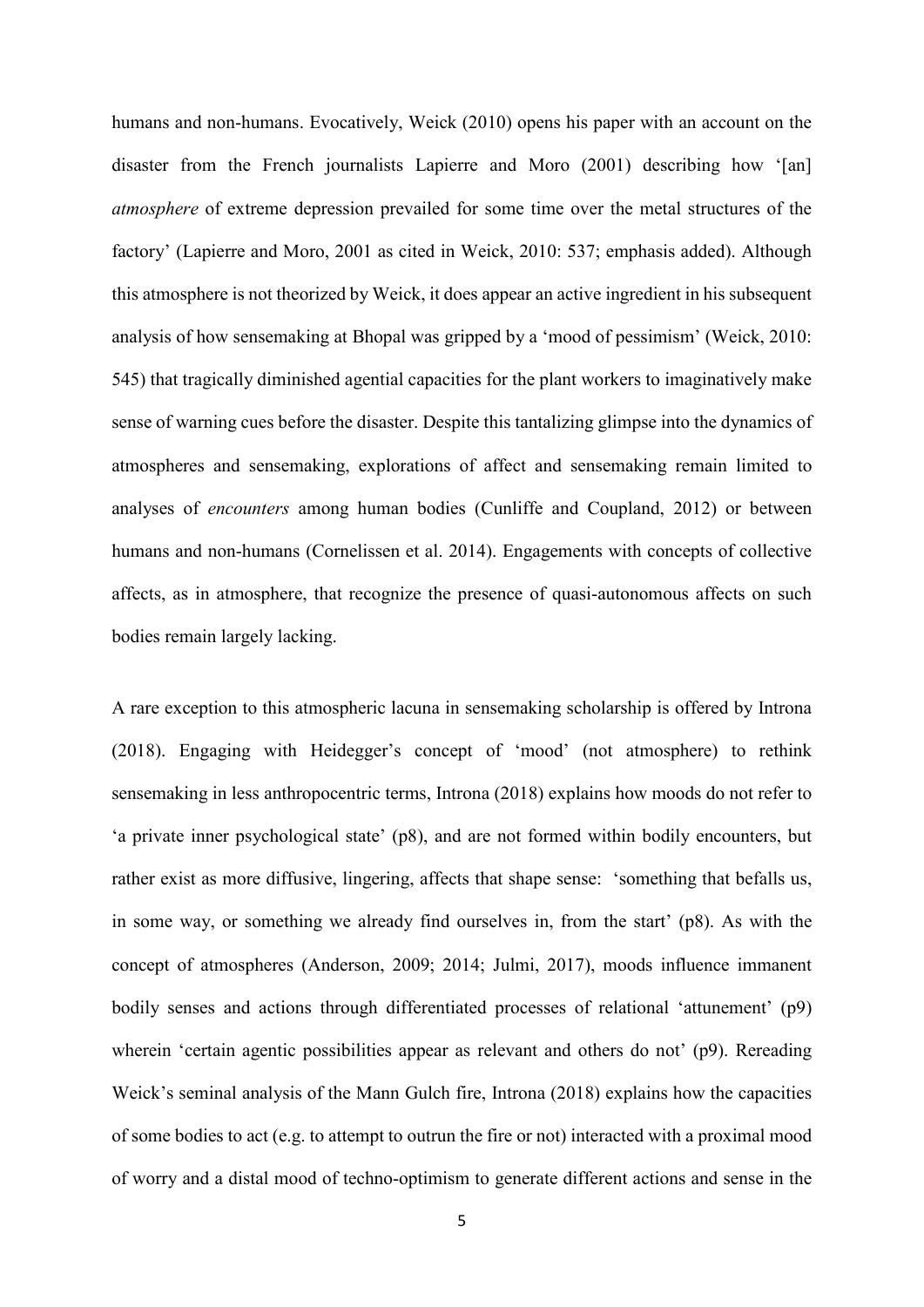firefighters. Introna's (2018) conceptualization of mood emphasizes the rich potential of exploring 'agentic flows [that] are immanent in mundane action, but often transcend such actions as they continually transform the mesh of possible actions' (p9). Yet, some important elements of thought remain to be elaborated concerning how: purposeful, representational, practices (e.g. talk, stories) relate to such diffuse moods; multiple moods interact with each other to condition sensemaking; specific moods (e.g. a boring, exciting mood) shape specific processes of sensemaking. Before explaining the potential of the concept of atmosphere to elaborate such concerns, we will explain how engagements with relationally constituted concepts of affect are equally important to studies of affect and learning.

## *Affect and learning*

Echoing studies of sensemaking, organisational studies of learning have increasingly developed important insights into the role of affect as integral to learning processes (Brown, 2000; Fineman, 1997; Gherardi, 2016; 2017; Vince, 2011). In recent years this research has also similarly broadened from analyses of affect as human-owned emotion (e.g. Brown, 2000; Fineman, 1997) to theorize affects constituted across the interplay of humans and non-humans (Bell and Vachhani, 2019; Gherardi, 2016; 2017; Vince, 2011). Vince (2011), for instance, explains how by configuring classroom chairs into a lecture theatre style, and then sitting silently on those chairs with his students, he generates confusion that exposes shared audience fantasies for control and unconscious desires for order. This confusing 'spatial psychodynamic' (Vince, 2011) usually ends with a student walking to the front to control the class, instilling power hierarchies, comfort, blame and passive learning. Although offering a useful study to reflect on the material and affective conditions that might accompany passive learning, Vince's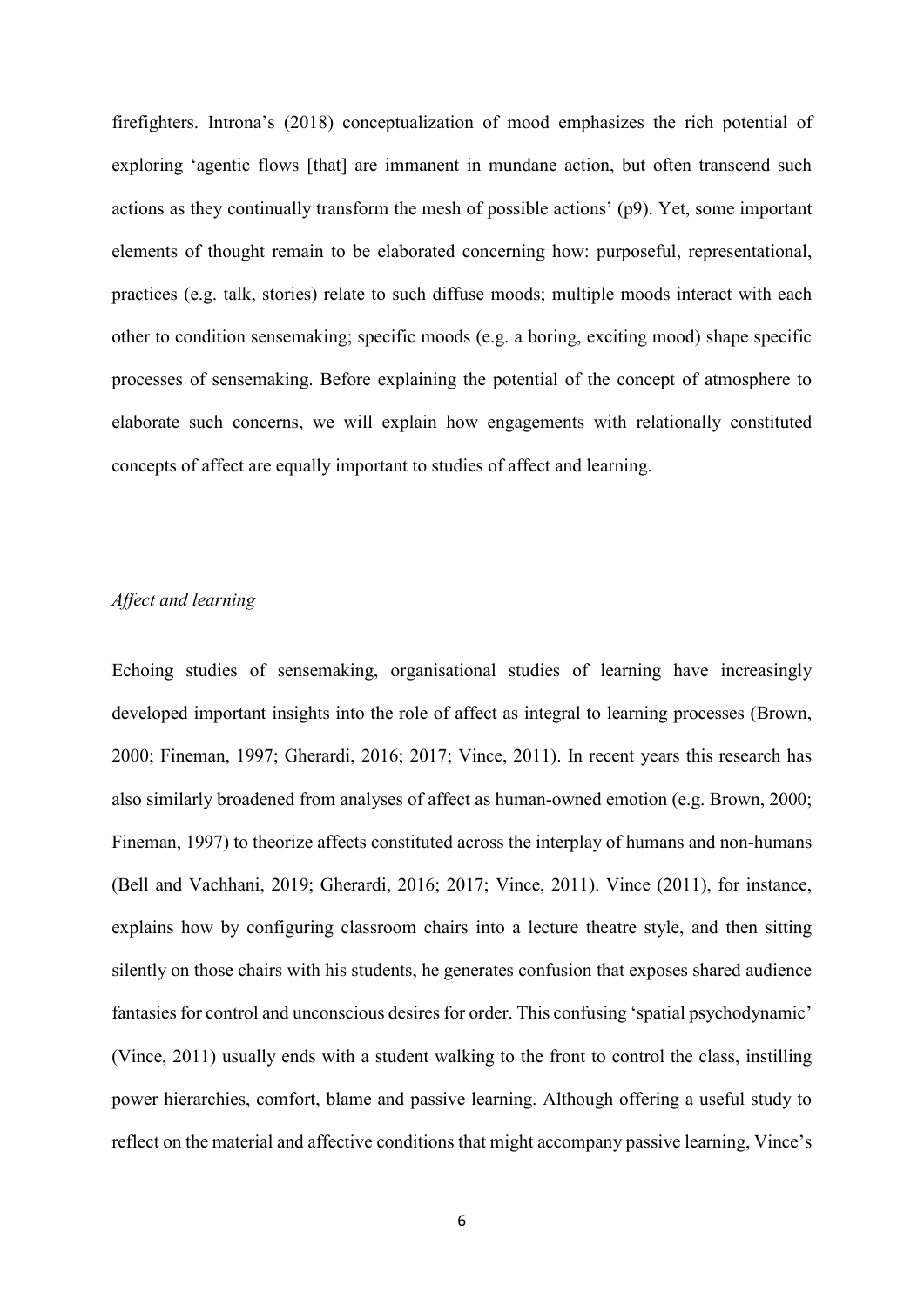(2011) analysis figures non-humans, as in specific classroom configurations, in unhelpfully essentialist and deterministic terms. Consequently, it is not clear why *these* students were affected to learn by *these* chairs in *this* way and how deviations emerged. After all, can we confidently assume such a classroom configuration will always imbue such affects? With Gherardi (2016; 2017) we propose to extend more profoundly the relationality of affect to nonhumans in order to help address such complexities. Gherardi (2016) offers the account of Sara, an art restorer, to elucidate a more relational, immanent, composition of affect and learning: 'between Sara's hands on the canvas, her feeling of what can/should be done, the tools and the materials at hand to accomplishing the single task in restoring, the knowing in the situation of what to do, and the non-knowing coming from gut feelings' (p693; see also Bell and Vachhani, 2019: 10-15). Here the affectivities of learning are not constituted by non-humans *or* humans (as in Vince, 2011) but emerge more relationally within dynamic modulations in bodily capacities 'to be affected and affect' (Gherardi, 2017: 355). Significantly, this strand of organisational scholarship has also started to recognize how affective atmospheres might shape learning (e.g. Bell and Vachhani, 2019; Gherardi, 2017). Yet, there remains a lack of granularity in explaining how: atmospheres might interact with each other, and such bodily affects, to shape learning; representational and purposeful practices (e.g. sensemaking) shape such atmospheres; specific atmospheres (e.g. boring, exciting) might condition specific modes of learning (e.g. exploitative/exploratory – March, 1991). Although these lacunas overlap noticeably with those in Introna (2018), our argument here is not that studies of sensemaking and learning can separately benefit from atmospheric analysis but, rather, that such analysis offers an opportunity to deepen theorizations of the affective dynamics connecting sensemaking and learning. By discussing recent studies of affect, sensemaking and learning we can elaborate this opportunity.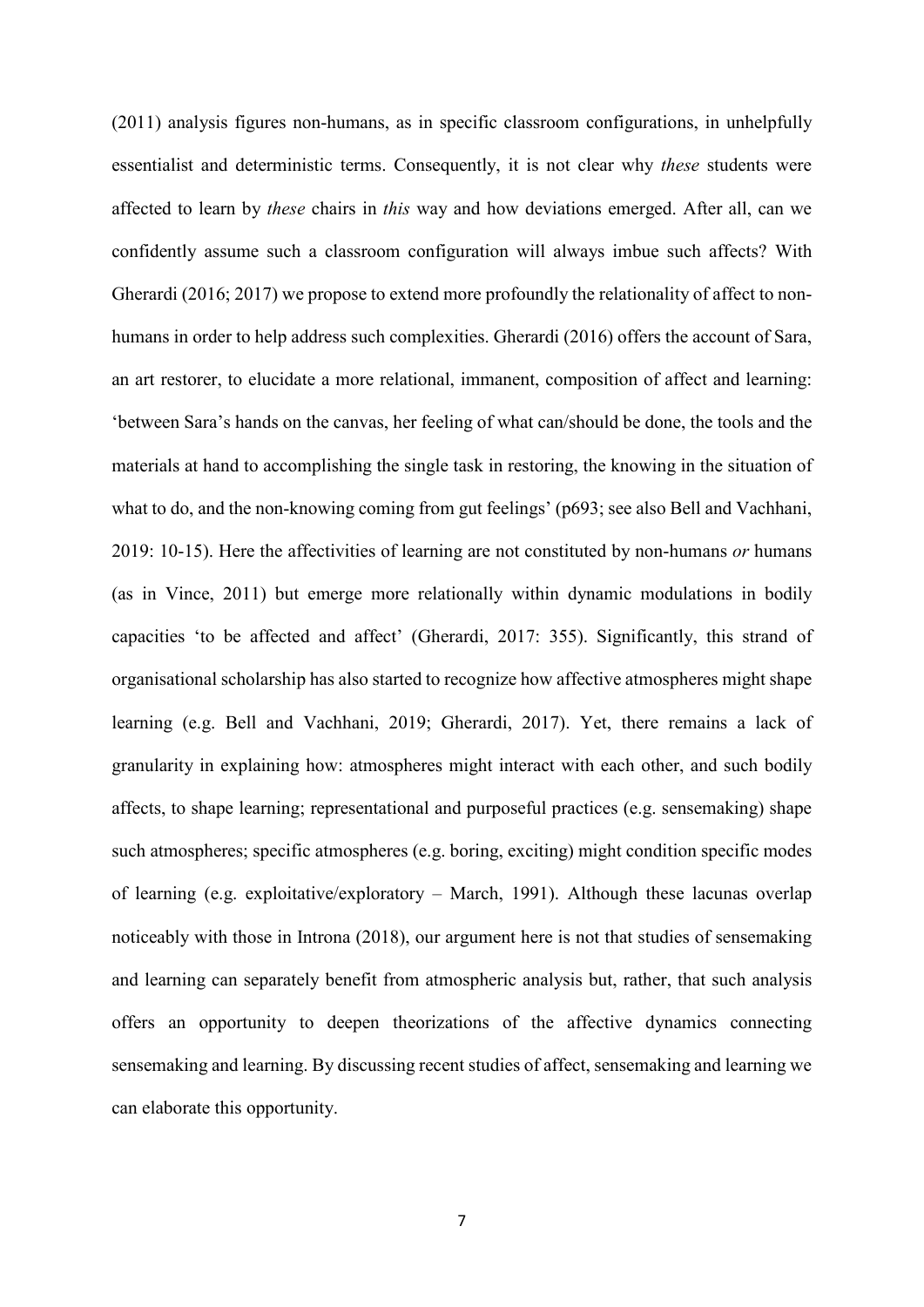Thus far only a handful of studies have explored the affective dynamics *between* sensemaking and learning (e.g. Catino and Patriotta; 2013; Heaphy, 2017; Ucbasaran et al. 2013). Although decidedly anthropocentric, such work remains instructive for our purposes here. This is because, unlike Introna (2018) and Gherardi (2017), such research explains how *specific* affective phenomena influence *specific* sensemaking and learning processes. For example, intensely positive and negative emotions (e.g. overconfidence/fear) are strongly linked to a decline in cognitive capacities to register, and thus organise, equivocal and ambiguous events into an emergent order to enable learning (Catino and Patriotta, 2013; Heaphy, 2017; Ucbasaran et al. 2013). Such studies also suggest how affects interplay with representational and purposeful processes. For instance, in their field study of learning from errors in the Italian Air Force, Catino and Patriotta (2013: 457) explain how pilots retell each other 'chilling' stories of past flight mishaps to cultivate emotional intensities to trigger sensemaking and internalize learning. We suggest that any atmospheric analysis of sensemaking and learning would similarly benefit from developing an equivalent level of granularity in how specific affects interplay with specific (and representational and purposeful) processes of sensemaking and learning. To develop such a granular analysis, it is necessary to first theorize more fully the relationship between sensemaking and learning.

As introduced at the head of this paper, Colville et al. (2016) neatly summarize the sensemaking and learning nexus as 'how we learn to make sense and make sense to learn' (p. 4); thus suggesting two dimensions of sensemaking constitute learning. The first, what we understand here as '*making sense to learn'*, is a conceptual, highly instrumental, ordering practice of extracting meaning from the flow of equivocal and ambiguous events often with reference to accumulated experiences – an asking of 'what is going on' and 'what to do next' (Weick et al.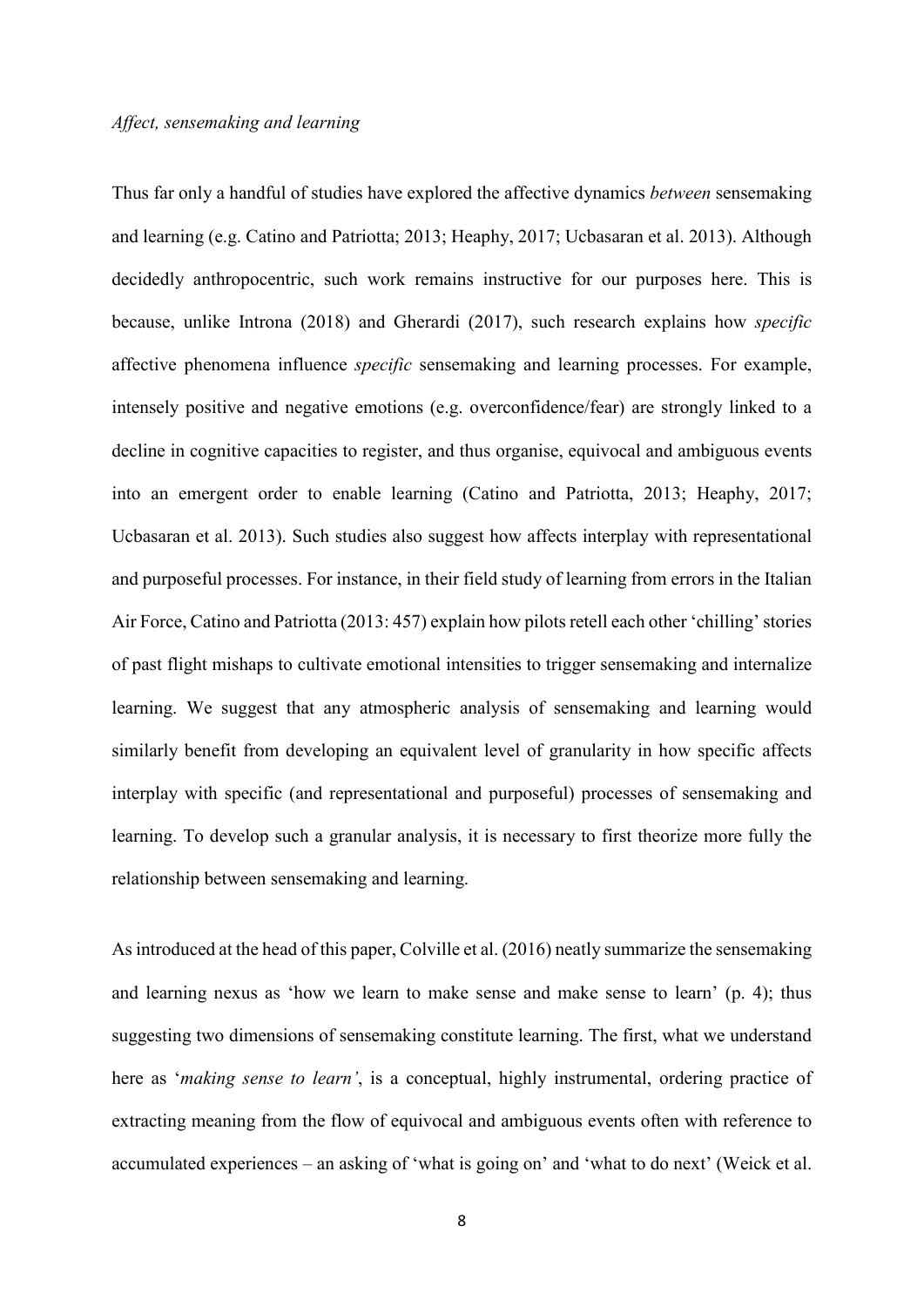2005: 410). The second dimension, identified as '*how we learn to make sense'*, is perceptual, and less instrumental: here actors' act and sense 'how the sensing of events is accomplished' (Colville et al. 2016: 9). This dimension of sensemaking is disordering, opening up new, indefinite, potentials to make sense *differently*. Learning is thus to be conceived as a tension, perhaps balance (Guiette and Vandembempt, 2016), between these two dimensions of sensemaking – between organisation/disorganisation (Clegg et al. 2005). This is because equivocal and ambiguous events cannot be registered, let alone ordered by accumulated experiences, if sensemakers cannot imagine and explore future equivocal and ambiguous, disorganising, potentials of making sense *differently* (Colville et al. 2016: 8). That is to say, as when finding the wrong map helps in the escape from a Hungarian forest (Weick, 1990), 'in order to map unknown terrain, to create new places, to defer our perception, we need fantasy, imagination and *randonnée* – a journey with no fixed route' (Clegg et al. 2005: 156; original emphasis).

## *Three imperatives for atmospheric analysis of sensemaking and learning*

Drawing together our argument thus far, following Introna (2018) and Gherardi (2017), we contend that the interplay of human and non-human bodies conditions relational, collective affects that immanently and quasi-autonomously condition the agential capacities of human bodies to sense and learn. Moreover, such affectively charged capacities constitute sense immanently with, and beyond, the flow of mundane actions (Introna, 2018; Sandberg and Tsoukas, 2015) rather than only within interruptions to activities (Weick, 1995). With Gherardi (2017) and others (Anderson, 2009; 2014; Bell and Vachhani, 2019; Julmi, 2017), we conceptualize such affects as atmospheres. But going beyond this general argument, pace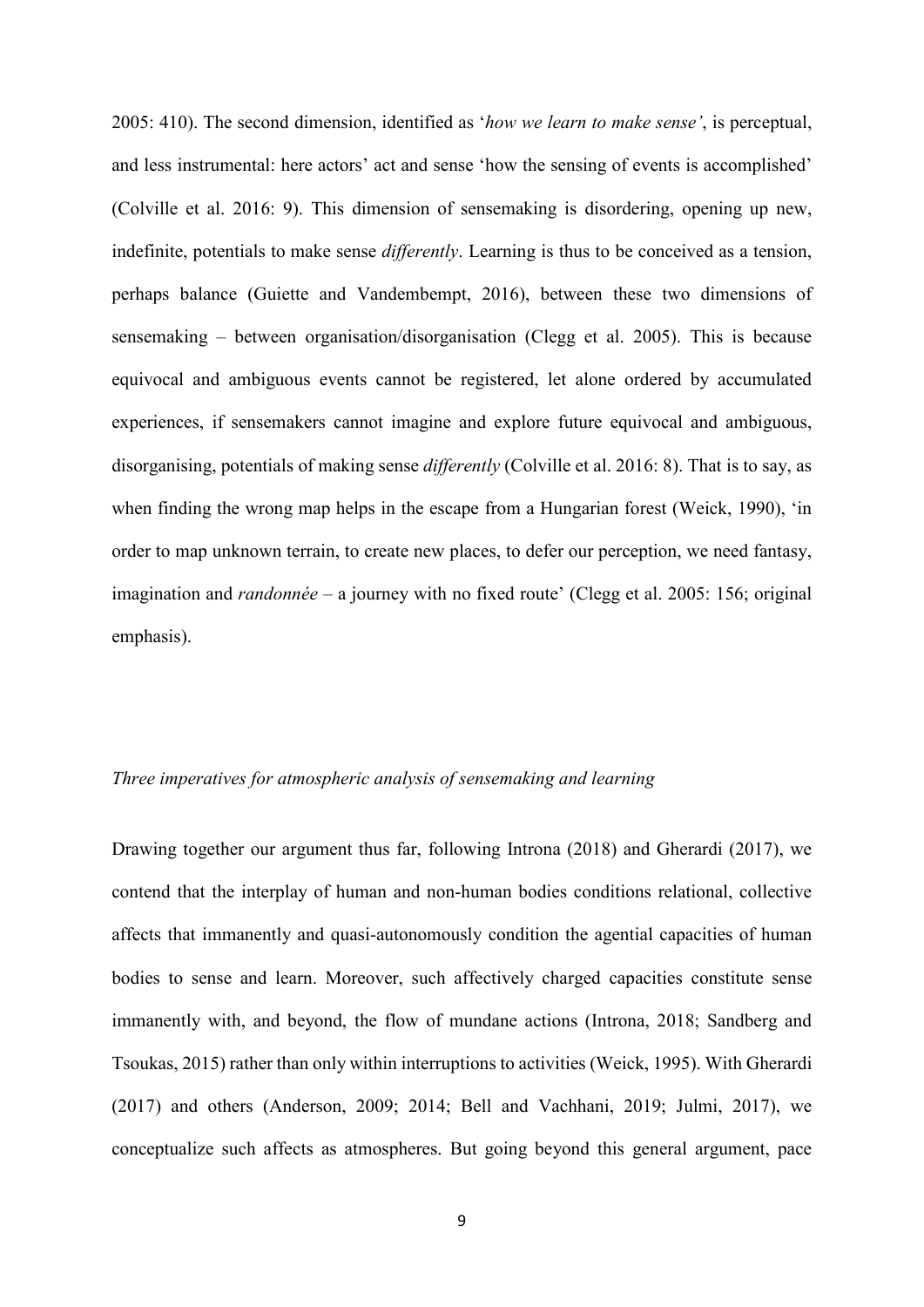Colville et al. (2016), we propose a more granular conceptualization of the role of atmospheres in sensemaking and learning. Specifically, we want to argue that atmospheres help mediate how human sensemakers sustain tensions between the disordering practice of 'learning to make sense' and the ordering practice of 'making sense to learn'. Thus, we propose that atmospheric analyses of sensemaking and learning can contribute in helping understand the 'more-thanhuman' and 'more-than-representational' (Gherardi, 2017; Introna, 2018) affective conditions, through which tensions between these two sensemaking practices are sustained, to enable learning. Inspired by existing anthropocentric research on affect, sensemaking and learning, we further suggest such affective conditions are far from amorphous and autonomic. Rather, atmospheres possess specific intensities, rhythms, qualities and forces and they interact with each other and other affects, including other atmospheres, in specific ways (Anderson and Ash, 2015). What is more, they are also partly constituted by, rather than simply excessive to, practices, including sensemaking, that are more or less representational and purposeful (Anderson, 2014; Degen et al. 2017; Edensor, 2012; Sage et al. 2019). Summarizing, we propose three imperatives for atmospheric analyses of sensemaking and learning: (i) to register quasi-autonomous relational affects that condition transformative and constraining capacities for sensemaking; (ii) to dissect the multiple, specific affects that constitute such atmospheres and how they participate in the dis/ordering of equivocality and ambiguity to enable learning and (iii) to explain how those affectivities interplay with representational and purposeful practices of sensemaking and learning. Before exploring how these imperatives can be pursued through atmospheric analysis, it is first vital to conceptualize atmosphere as an analytically distinct affective phenomenon.

# **Conceptualizing atmospheres, sensemaking and learning**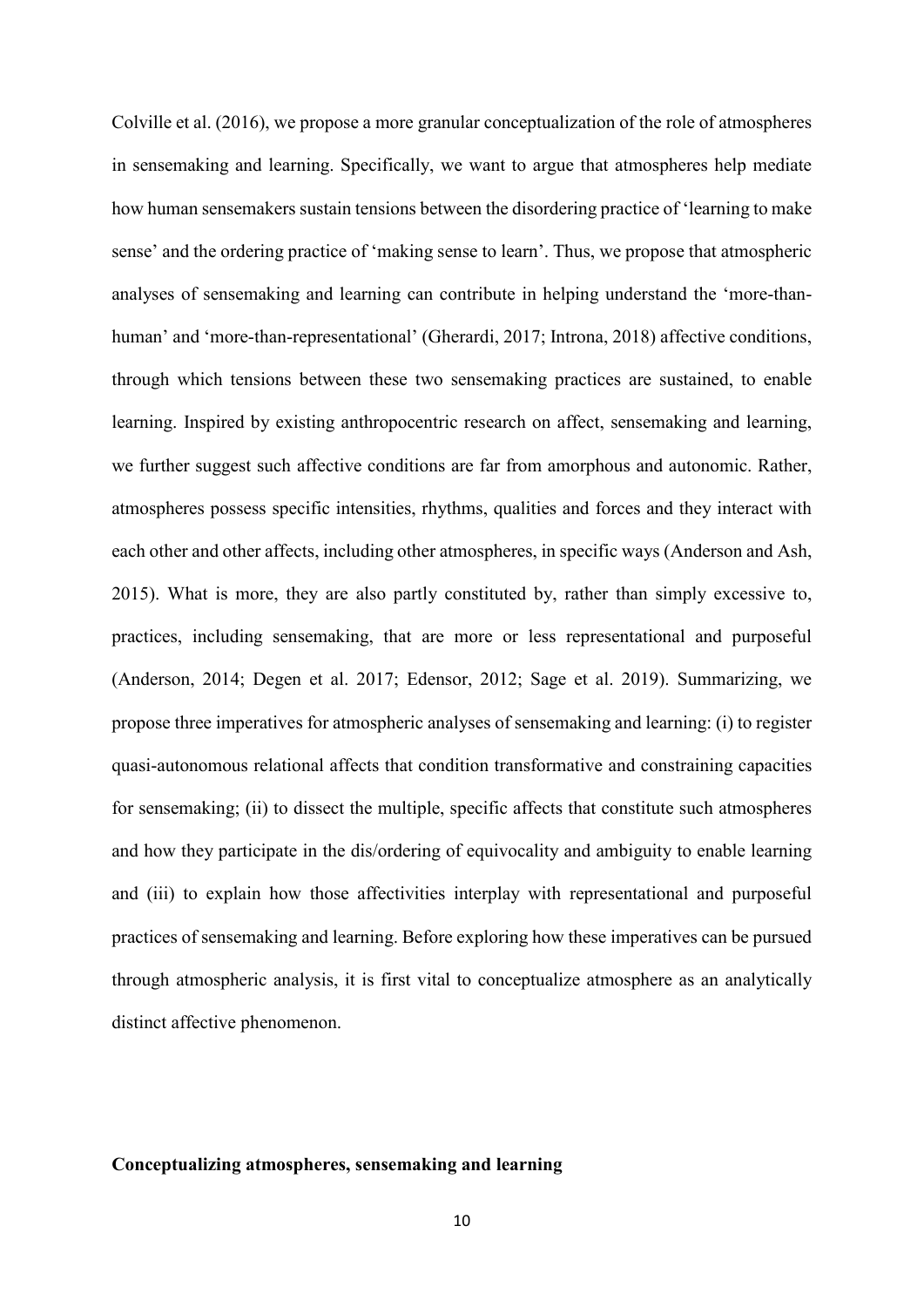Conceptualizing relational affects, like atmospheres, is an innately challenging task. This is because such affects resist representation wherein knowing subjects articulate knowable objects (Anderson, 2009; 2014; Julmi, 2017). In other words, relationally constituted affects resist the anthropocentrism and logocentrism of (most) approaches to sensemaking (Introna, 2018) and learning (Gherardi, 2017). Regarding atmospheres, the challenge of thinking their relationality is readily exampled in everyday life where perhaps we cannot predictably experience an 'exciting' work atmosphere by the presence of specific material stimuli – for example, bright, multi-coloured, office décor (Julmi, 2017: 8) – or through the contagion of intersubjective accounts of such 'excitement' as that atmosphere is partly materially mediated. In other words, atmospheres, are irreducible to *either* subjective or objective elements as they are constituted in dynamic, unfolding, relations *between* subject/object (Anderson, 2009; 2014; Julmi, 2017). Additionally, atmospheres, are not conceived as modulations in *actually*  observed agencies of bodies but their *potential* capacities to act (Anderson, 2009; 2014). In his reading of Spinoza's affective philosophy, Deleuze usefully links the relationality and potentiality of affect by explaining affects as relationally constituted modulations in the positive (joyful) or negative (sad) agentic potential of bodies (Deleuze, 1988: 127) *to be affected by* and *to affect* other bodies, human and non-human (Deleuze, 1988; 1992). To be clear, here joy and sadness are not synonymous with respective emotional states of happiness and despair but rather relationally constituted increases or decreases in human capacities for action. Indeed, joyful affect cannot be fully synonymous with happiness because 'it is by nature open to adventure, and adventures always involve hardship. Joy in adventure cannot be had without affirming the hardship' (Massumi, 2015: 209). We must also recognize that atmospheres uniquely differ from other relationally constituted affects. This is because they are said not to be equal to the sum total of fleeting bodily affects, such as joy or sadness, constituted in the 'imbrication between elements [as in tangible or ideational bodies]' within encounters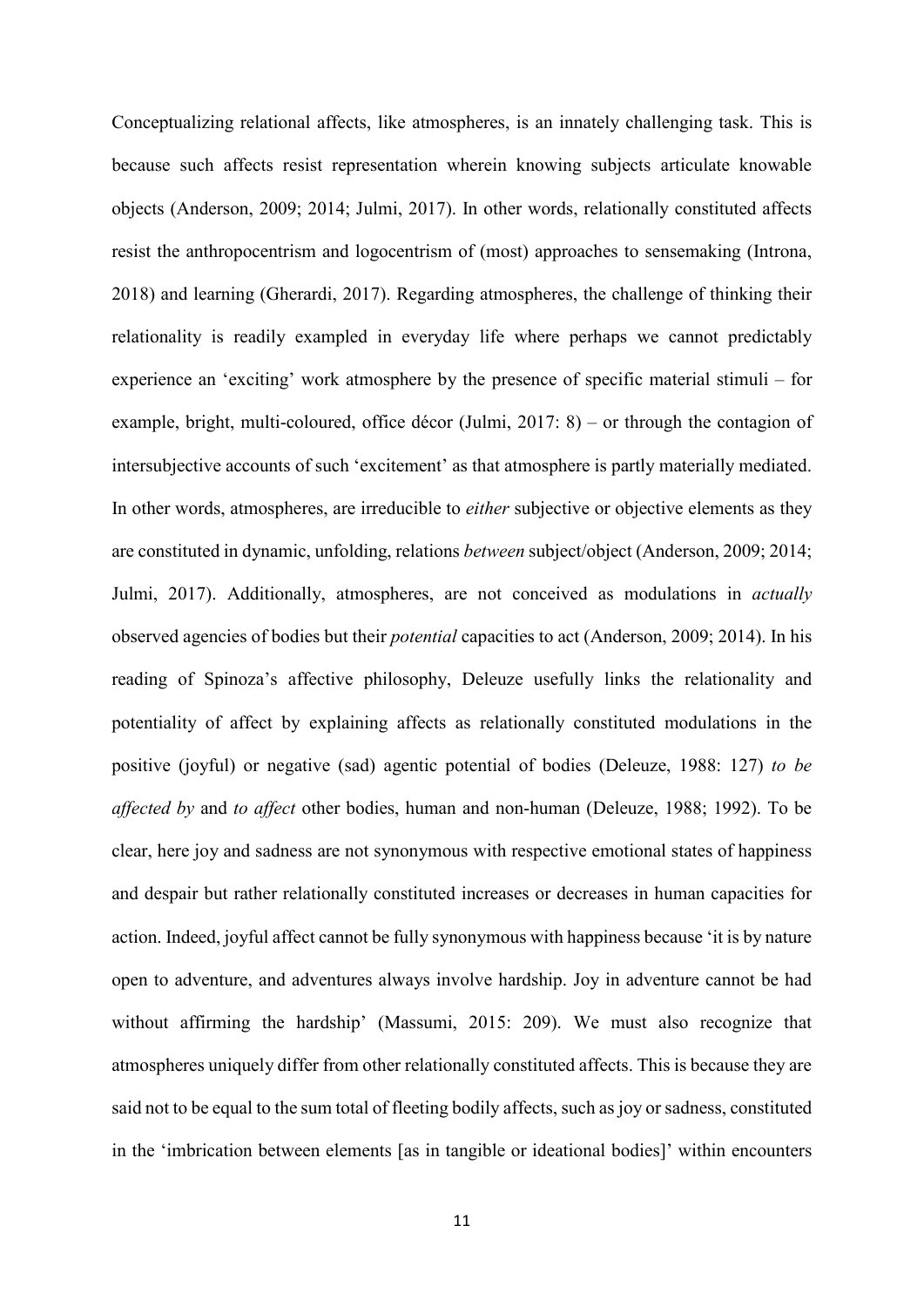but rather equate to the 'collective forms of affective capacities' that emerge as quasiautonomous, diffusive, lingering, phenomena from those bodily affects, and then envelop and *sometimes* condition them (Lancione, 2017: 1017). The quasi-autonomous status of atmospheres implies they possess an ambiguous causality such that 'an atmosphere is at once an *effect* that emanates from a gathering, and a *cause* that may itself have some degree of agency' (Anderson, 2014: 156; emphasis added).

Although atmospheres are only starting to be discussed in organisation studies (Bell and Vachhani, 2019; Gherardi, 2017; Julmi, 2017; Michels, 2015; Michels and Steyaert, 2017), there are longstanding, if embryonic, suggestions as to how they shape sense(making) and learning, particularly within cultural geography. Anderson (2009), for example, insists that atmospheres 'are resources that become elements within sense experience' (p79). Similarly, several cultural geography studies have explored how atmospheres shape bodily capacities for learning across diverse sites, including museums (Morris, 2018), public art (Edensor, 2012; Michels, 2015) and universities (Robinson, 2017). Such atmospheric scholarship is useful in supporting the translation of our three above imperatives into a triadic conceptual framework for atmospheric analysis of sensemaking and learning.

The first imperative to draw into our conceptual framework is to explain how specific atmsopheric affects might condition different sensemaking practices. Following Colville et al. (2016) these different dimensions of sensemaking can be conceptualized in terms of disorganising, perceptual practices of *learning to make sense* and organising, conceptual practices of *making sense to learn*. The atmospheric affects that might sustain these two practices can be usefully conceptualized with reference to Julmi's (2017) distinction between *aesthetic* and *anaesthetic* atmospheres: 'aesthetic atmospheres go beyond and break with the perceiver's expectations, turning [their] attention to the unique, unforeseen aspects of the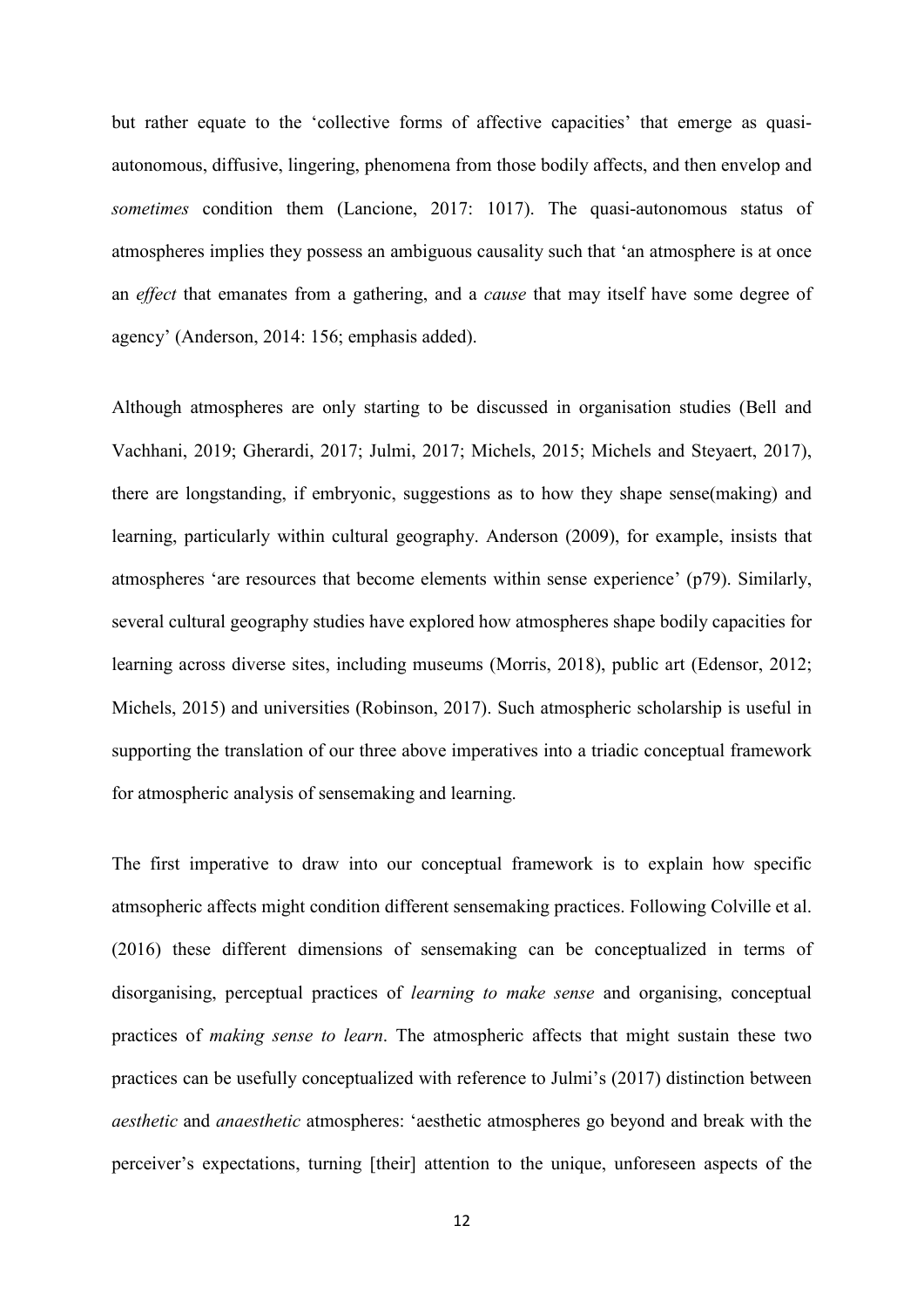environment. Anaesthetic atmospheres confirm and align with the perceiver's expectations … anaesthetizing the experience' (Julmi, 2017: 13). Although Julmi's (2017) distinction broadly resembles Deleuze's (1988) distinction between joyful/sad affects that augment/diminish capacities to affect and be affected, Julmi (2017)'s is more useful for our approach here insofar as it explicitly focuses attention on registering atmospheric modulations in perceptual capacities for bodies to register and sense the new. Although not employing these concepts, Michels' (2015: 260) brief account of his atmospheric attunement to an open-air artistic performance helps elucidate such processes. In his account he describes how at first an (anaesthetic) atmosphere of unpleasantness assembled as he watched the performance in a rainy and windy night. Thus, he became unable to distinguish the event from the weather or the (sad) affect of the weather diminishing the capacities of heterogeneous bodies. Accordingly, in the moment, he made sense of the performance as frustrating, confusing and unpleasant. Yet, when he moved inside a nearby truck and warmed up, he noticed the beautiful (aesthetic), vaporous, interplay of the light with the rain. As he generated new sense from the performance, his actions, feelings and thoughts can be said to have been conditioned by the transformative, an/aesthetic force of atmospheres (Michels, 2015).

Our second conceptual imperative involves dissecting the multiple, specific affects and associated transformations that constitute atmospheres and how they participate in the dis/ordering of equivocality and ambiguity – enabling learning (e.g. Michels (2015) learning about atmospheres above). Anderson and Ash (2015) explain specific atmospheric interactions and transformations with the Deleuzian concept of 'threshold' (Deleuze, 1988: 124). Such transformations are said to occur as the configuration of bodies from which an atmosphere emanates changes beyond a certain threshold such that the atmosphere, and the 'global' affect it was generating, will reduce; this threshold marks the moment where this affect ceases, whereby a new atmosphere is generated, or a previously marginalized atmosphere can grip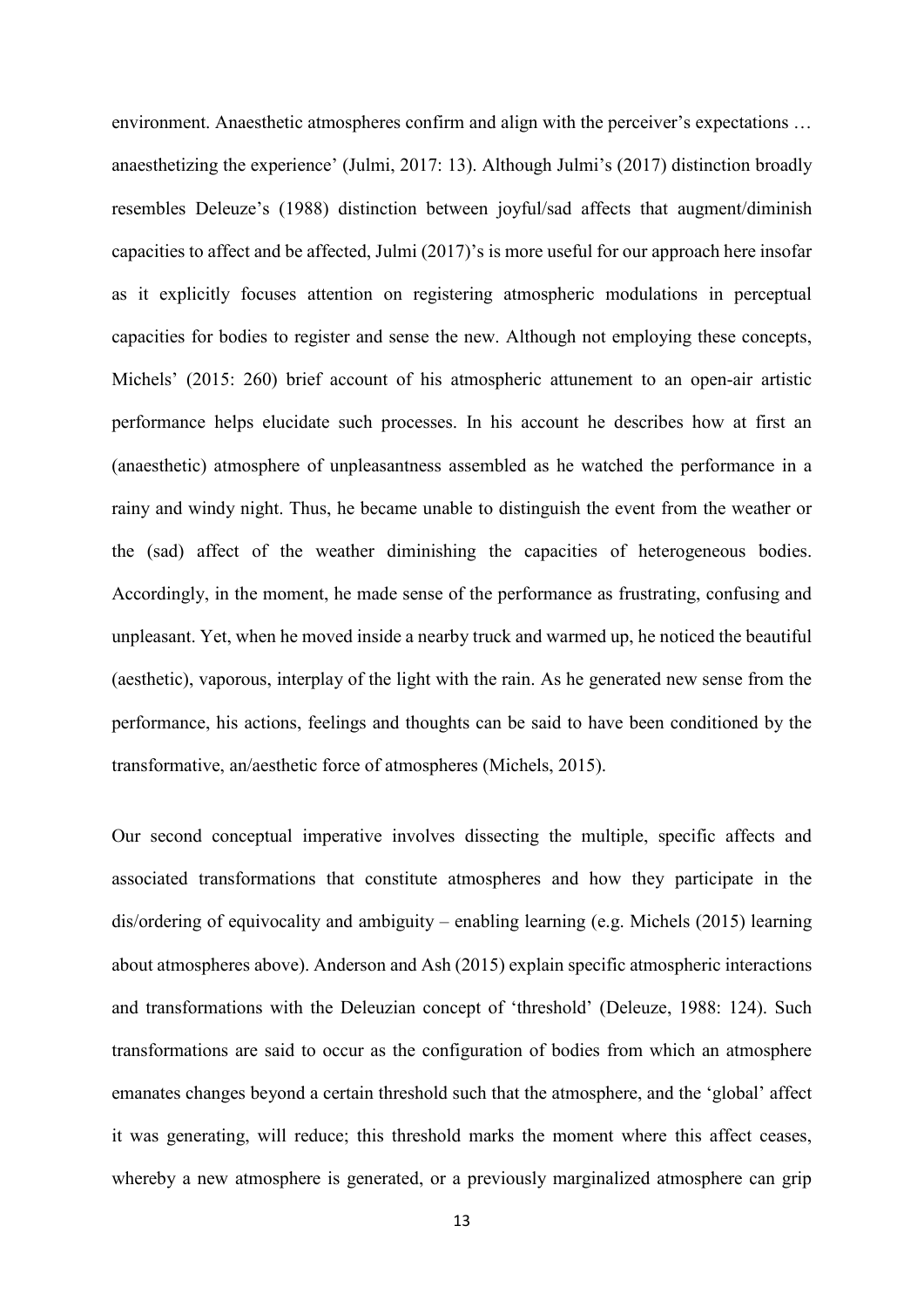those bodies. Individual bodily capacities are said to either resonate with one atmosphere or another, or else are transforming from one modulation to another (as in Michels, 2015). Thus, we suggest, through our reading of Anderson and Ash (2015), that atmospheres cannot enable individual bodies to hold the ordering/disordering dimensions of sensemaking in balance as bodies are either attuned to one atmosphere and its affect or not (within certain thresholds). Yet, such atmospheric interactions and transformations do generate different capacities for bodies, such as Michels (2015), within a collective to order/disorder the equivocality and ambiguity of events (Colville et al., 2016); thus, to respectively 'make sense to learn' and 'learn to make sense'.

Our final conceptual imperative encompasses how atmospheres connect with specific representational and purposeful practices. An increasing number of scholars have explained how atmospheres interplay with articulated meanings and purposeful actions, alongside less articulable and purposeful elements (e.g. Anderson and Ash, 2015; Bell and Vachhani, 2019; Degen et al. 2017; Michels and Steyaert, 2017). Edensor's (2012) ethnography of annual visits to the Illuminations in the seaside resort of Blackpool on the coast of North West England is particularly helpful in thinking such interactions. Edensor (2012) explains how the combination of representational symbols (e.g. illuminations with recognizable celebrities, national imagery, folk tales) and more 'nonrepresentational' elements (e.g. brightness, colour, weather, walking tempos, music) within and around the Illuminations instil collective recognition in many visitors of an exciting, happy, festive, and cheerful atmosphere (Edensor, 2012: 1108). Significantly, this atmosphere is said to only take shape because it is instrumentally anticipated, articulated, felt, and reinforced each year; thus, inspiring the purpose of future visits. Thus, while Introna (2018) posits affect (as in 'mood') as 'the unsaid of sensemaking' (Introna, 2018: 14) and Gherardi reads affect as that 'beyond the threshold of awareness, subjective meaning and discourse' (p348), we instead follow Edensor's (2012) understanding that the 'active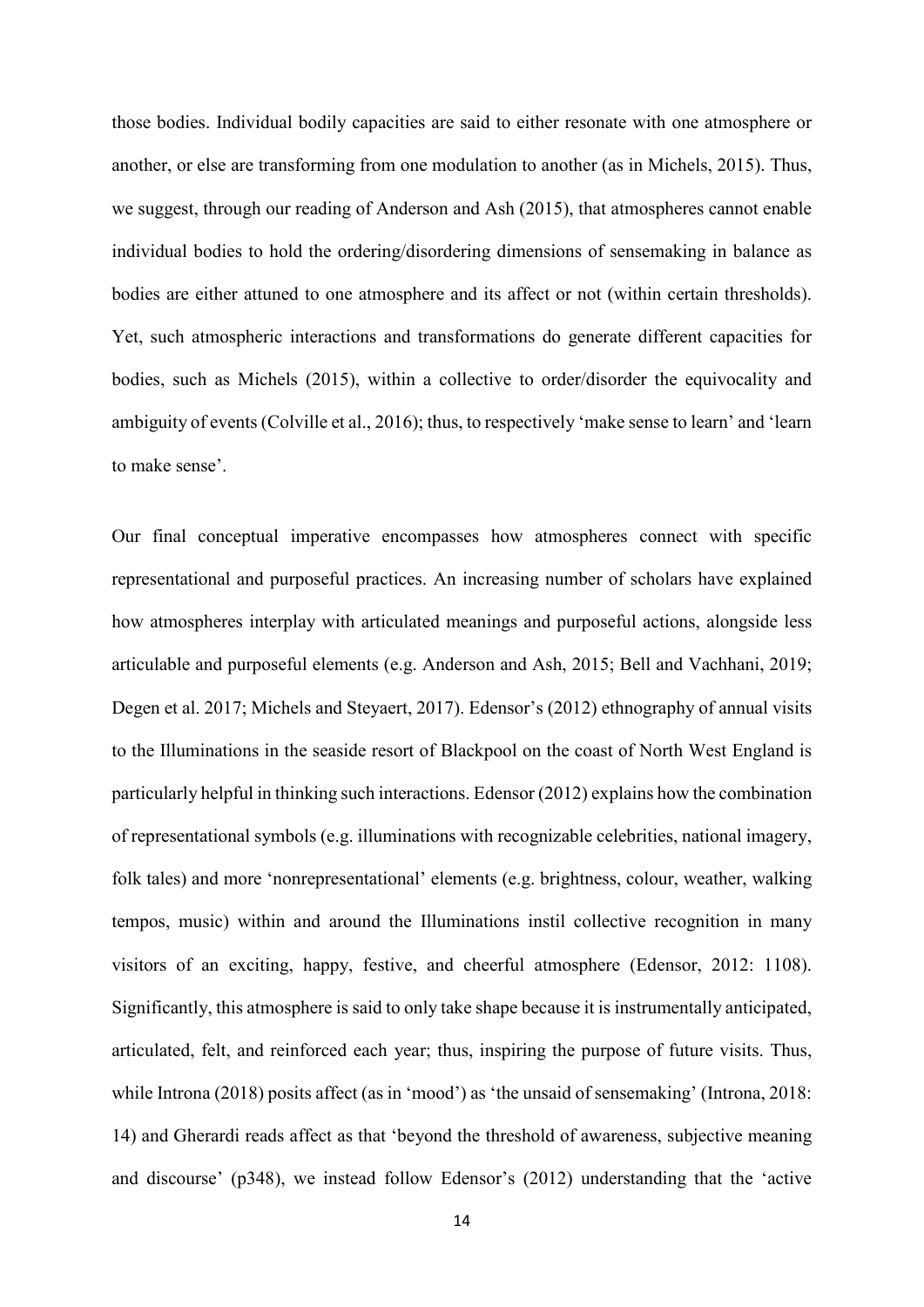coproduction of an affective milieu is certainly not suspended in mute attunement' (p1119). When related to an atmospheric analysis of sensemaking and learning, this proposition also suggests that the representational outcomes of sensemaking (e.g. plausible accounts and explanations – Maitlis and Christanson, 2014), as well as the purposeful talk involved in ordering ambiguous and equivocal accounts, including the naming of atmospheres (as in Weick, 2010), are textual bodies of meaning that directly condition, and are conditioned, by the emergence of specific atmospheres (Anderson and Ash, 2015).

Our triadic conceptual framework orientates us to explore three questions with our empirical case. First, how do anaesthetic and aesthetic atmospheres enable actors to *make sense to learn* and *learn to make sense*? Second, how are such atmospheres held in tension to enable learning? Third, how do human representational and purposeful sensemaking and learning practices condition these atmospheres, and how are they in return conditioned by them? Before introducing our empirical material to explore these questions, we will first discuss our methodology and research context.

## **Methodology and research context**

We first started to atmospherically engage with sensemaking and learning within a government funded research project concerning innovation in UK housebuilding. Within this project the first and second authors of this paper observed six design meetings in a construction firm, BuildCo, in the English Midlands. We did not set out to gather this dataset to explore atmospheres, instead we became attuned to their vaporous presence as we were 'following the actors [and] that which makes them act' (Latour, 2005: 237). In our case the actors were these design meetings. Access to these meetings was authorised by the Product Director who had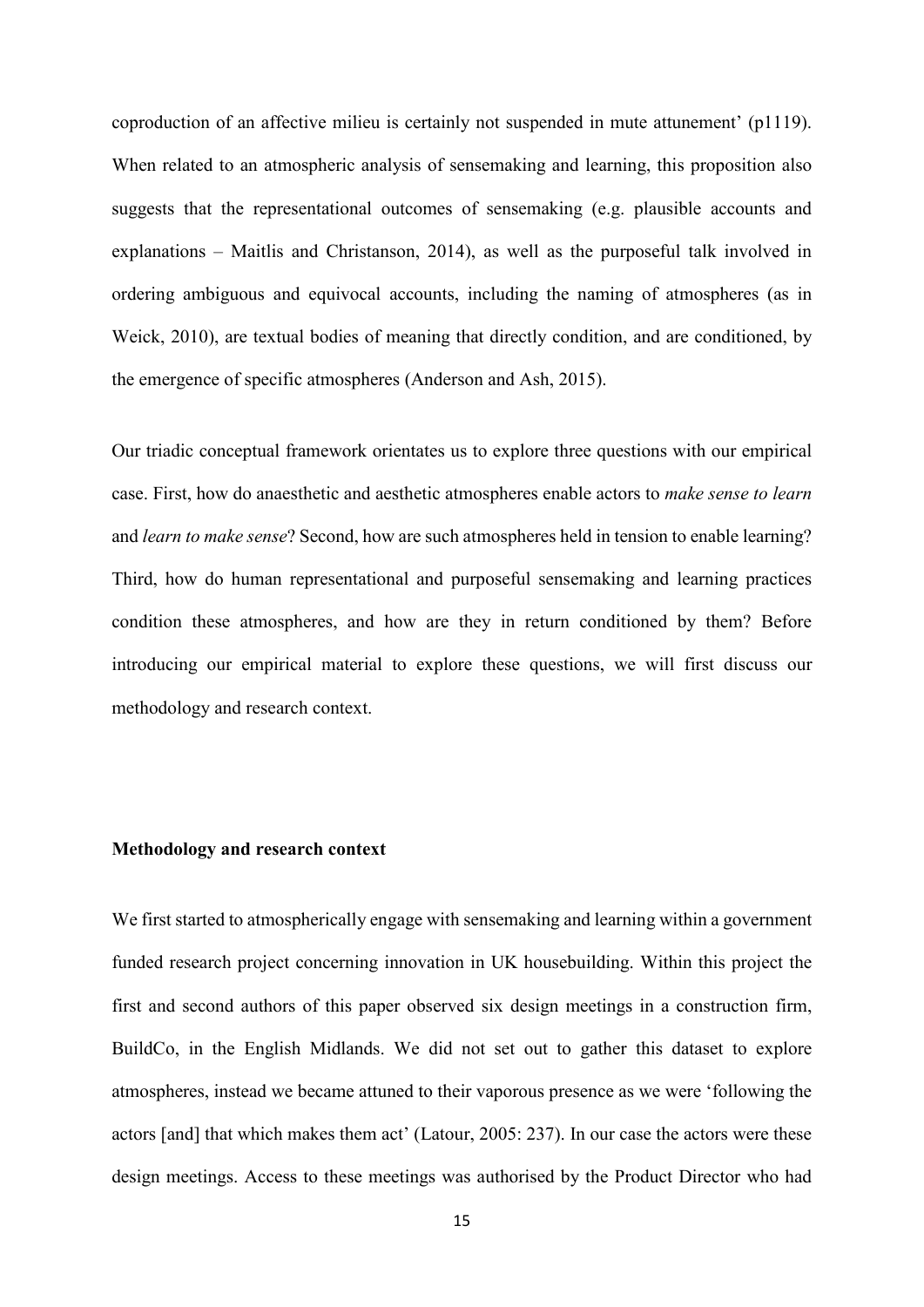arranged the meetings to develop a series of new standard house type designs using a new computer-based 3D design system – Building Information Modelling (BIM). The six meetings were part of an innovation project that combined learning about a novel design and building process (BIM) with the production of standard house types to improve performance predictability for customers. The original, and explicitly stated, aim of this innovation project was to ensure three building systems (brick and block, timber frame, steel frame) were dimensionally aligned around a standard house type envelope to provide clients with fixed construction costs and timeframes for different housing products. BuildCo invited us to attend these meetings to explain how such innovations can be developed with the hope of improving similar projects. All meetings were attended by BuildCo design engineers and key suppliers (i.e. for roof trusses, steel frames, timber frames). Meetings were recorded in field notes and four meetings were, once all the participants consented, also audio video recorded. We also interviewed five key participants in the meetings to reflect on their experiences and had access to the evolving design models in BIM and other documentation (e.g. meeting agendas and minutes, planning documents, relevant policy guidance). Over a four-month period we collected over 15 hours of audio and video recordings, 25 pages of field notes and over 250 files of project documentation.

We became attuned to the presence of quasi-autonomous atmospheres across these meetings when, in the sixth and final meeting at BuildCo, we experienced a shift from what we now, with Julmi (2017), term an anaesthetic to aesthetic atmosphere. This shift was joyful, not in the psychological sense of imbuing a state of happiness, indeed it was somewhat uncomfortable to experience, rather it was joyful in the Deleuzian sense that it increased the capacities of bodies to affect and be affected (Deleuze, 1988; 1992). This moment constituted the most palpable atmospheric transformation during our study, wherein we experienced a transformation in the potentials of bodies to act that rapidly enveloped and transformed bodies in the room. We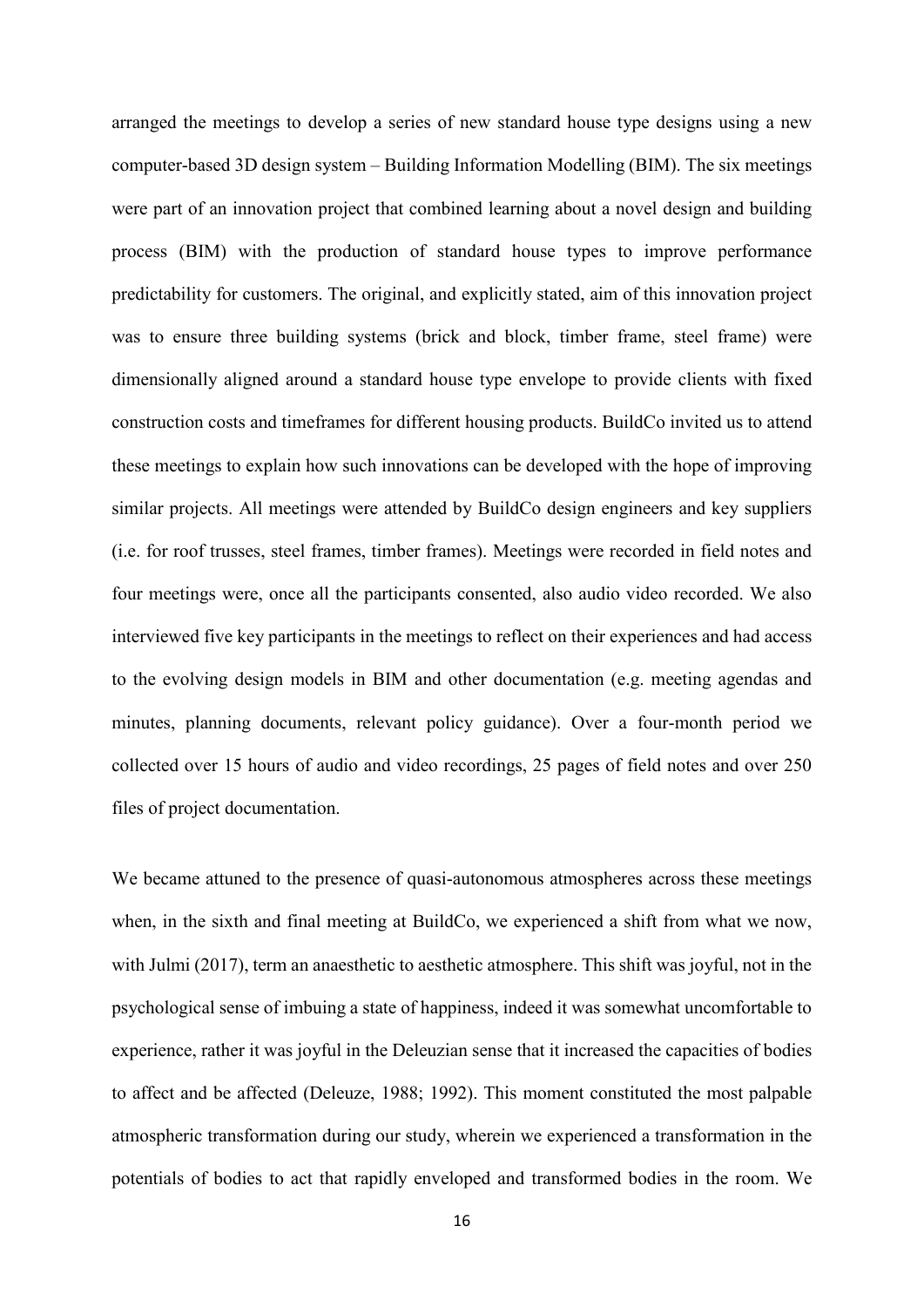conceive this affective shift as atmospheric insofar as our attunement to it, and its sensemaking and learning affects, survived, within certain thresholds (Anderson and Ash, 2015), the absence of bodily encounters from which it was generated. Indeed, this atmospheric shift may continue to shape our sensemaking and learning. Within this atmospheric transformation our own potentials as analysts to act, to sense, to learn, were also augmented. Specifically, we were prompted to follow, across our empirical materials (video recordings, field notes, emails), an accumulated anaesthetic constraint on potentials for bodies to act. We can understand this affectively charged moment as an analytical 'hot spot' (p172), to use MacLure's (2013a) term – a 'productive disconcertion … [that can] … undermine the analyst's self-assurance' (p172). In what follows we present two ethnographic vignettes of these transformative events. These two vignettes are affectively written to capture how humans and non-humans modulated together with collective rhythms, qualities, forces and intensities that were conditioned by and conditioned future potentials for bodies, including our own, to act (Bell and Vachhani, 2019; Gherardi, 2018). We intend these vignettes to attune the reader to contrasting aesthetic and anaesthetic atmospheres (Julmi, 2017) and the conditions through which thresholds emerged, transforming those atmospheres. Attunement is mobilized here as methodological technique wherein the author seeks to locate the reader in the 'qualities, rhythms, forces, relations and movement' of bodily potentials that constitute 'atmospheric attunements' (Stewart, 2011: 445). These two vignettes were constructed from the recollections of the researchers involved, fieldnotes, and video recordings of each event. We did not employ coding to develop or analyse our two atmospheric vignettes. Our reasoning being that the 'unavoidably linguistic nature of coding – its trade in signs – ignores the entanglements of language and matter, words and things. Materiality is endlessly deferred in a relay of signs' (MacLure, 2013a: 171). In other words, coding struggles to apprehend both the relationality and potentiality of affect (Bell and Vachhani, 2019; Gherardi, 2017; MacLure, 2013a).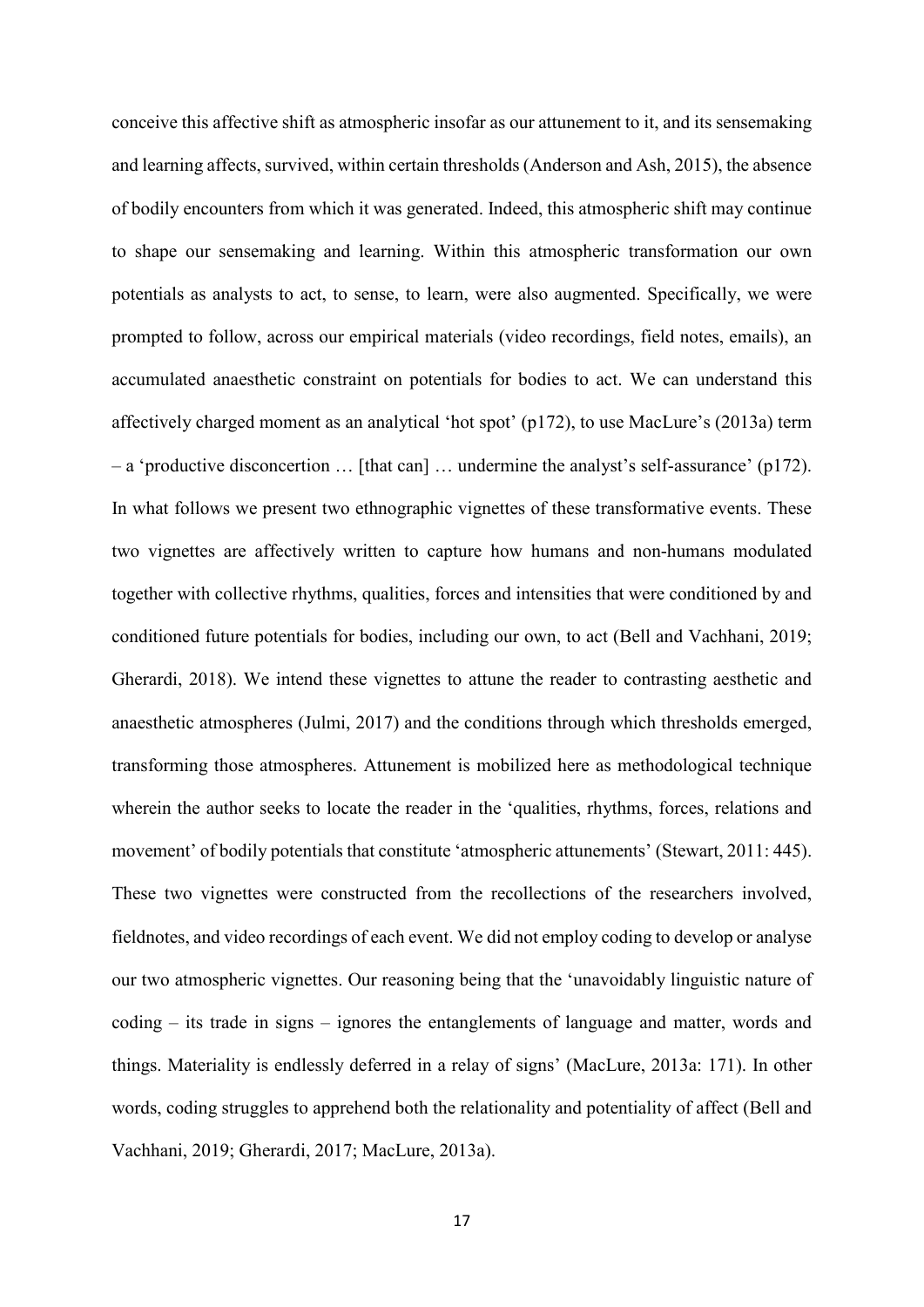Instead of coding, our strategy for analysing our case consists of an affective form of analysis that is informed by wider developments in 'post-qualitative research' (MacLure, 2013b). The prefix 'post' is deployed here to draw attention to a departure from qualitative research premised upon coding and its humanistic logic of representation. As MacLure (2013b) explains, qualitative research usually assumes data is an 'inert and indifferent mass' (p660) waiting to be interpreted by an autonomous coder. Post-qualitative research instead emphasises how 'data have their ways of making themselves intelligible to us. This can be seen, or rather *felt*, on occasions when one becomes especially 'interested' in a piece of data' (MacLure, 2013b: 660; emphasis added). Affective analysis is thus integral to post-qualitative research – encompassing embodied techniques that amplify affective intensities, such as the surprise felt in the sixth meeting, to figure 'out what the research can "do," what it can become, and how it can continue to affect and transform' (Ringrose and Renold, 2014: 778), enabling learning and new sense (MacLure, 2013b). Our own affective analysis consisted of two practices. First, we, discussed in meetings and emails how this surprising event unfolded and then what these events could do for various concepts including: sensemaking, learning and relational affect. As we drew these specific concepts into dialogue with this surprising affect, we were augmented with a (joyful) potential for (re)thinking sensemaking and learning. This might also be called a 'gut feeling' (Gherardi, 2017: 693) that 'point to the existence of embodied connections with other people, things and thoughts, that are far more complex than the static connections of coding' (MacLure, 2013a: 172). Second, we then started to write, including within earlier versions of this paper, about what such events can do for concepts of relational affect, sensemaking and learning, Affective writing was thus a crucial step in the ongoing affective experimentation that attuned us to the transformative potential of the events we followed (Gherardi, 2018; Ringrose and Renold, 2014).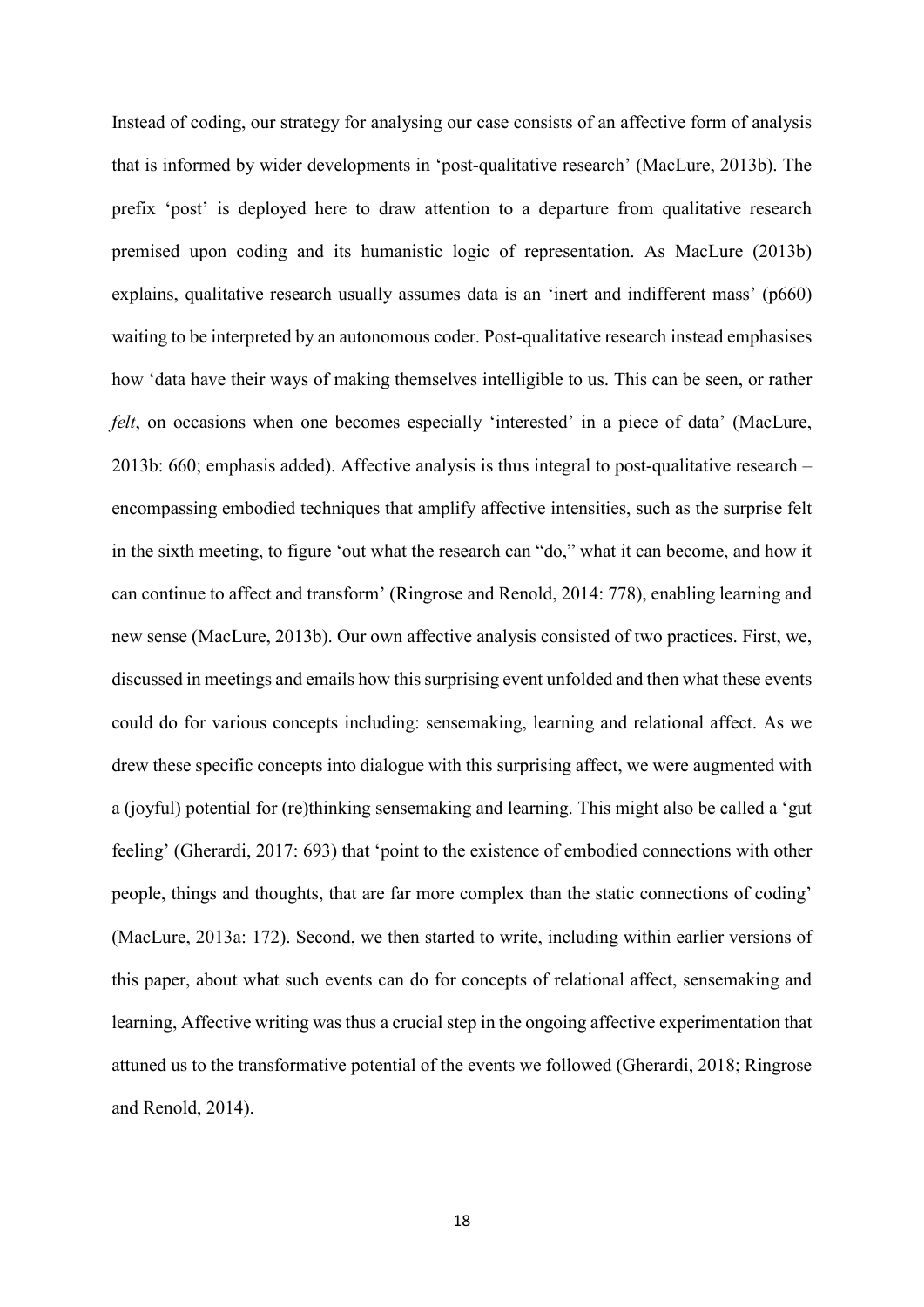We propose the term 'atmospheric analysis' to describe scholarly learning that explicitly registers the qualities, forces, intensities and rhythms of atmospheric transformations as an integral part of the analytical process. Our orientation to this atmospheric form of analysis also guided the sequencing of our vignettes in this paper. That is, as we affectively experienced, discussed, wrote and thought with the shift in atmosphere in the sixth meeting, we reflected differently on the previous meeting. We suggest it was this atmospheric shift that allowed us, and the practitioners involved, to make sense differently, of past events, but also sensemaking and learning more widely. In other words, we *learned to make sense differently* of how we had previously *made sense to learn* (Colville et al. 2016). To remain open-ended to what such affective intensities might (still yet) do, we present our two vignettes here in a nonchronological sequence. Our reason for doing so is to invite readers to experience, as we did, not just this atmospheric transformation but how it enabled our own learning, as well as the learning of the participants in our study. The broader point here is that 'analysis never stops; it is always ongoing in ways that flow through and inside of research projects intra-acting and shaping future research encounters as part of the complexity of the research assemblage' (Ringrose and Renold, 2014: 778). And it is because of the (ongoing) vitality of such relational affective phenomena that we frame our approach not as an analysis of the distinct role of atmospheres in shaping sensemaking and learning, but as an atmospheric analysis of sensemaking and learning.

### **Atmospheres of sensemaking and learning**

*22nd June: the clash detection workshop*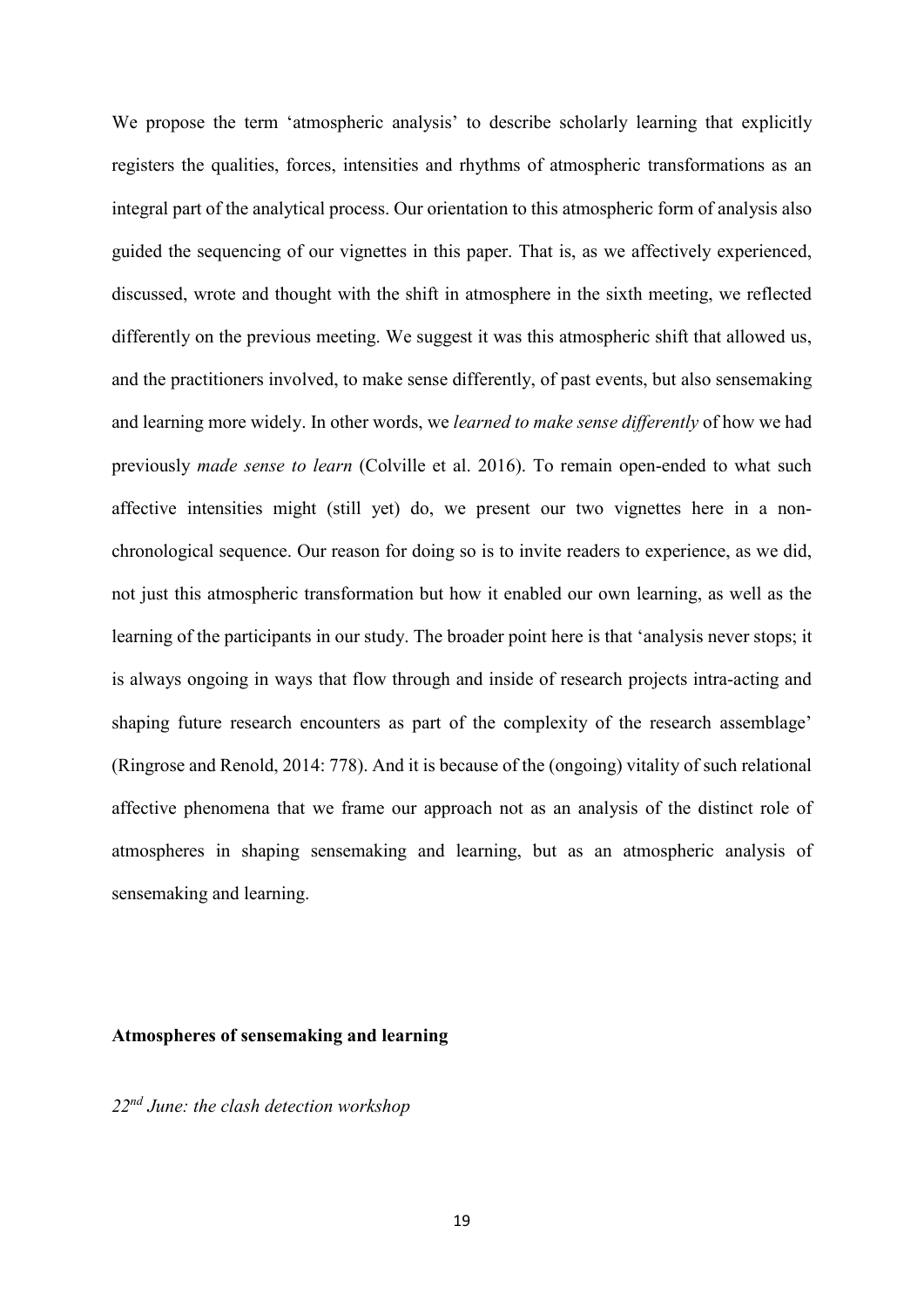We are back in the same meeting room. It is another partly sunny but cool summer morning in the English Midlands. The room is functional but unremarkable – bland and devoid of decoration, except a single wall mounted company logo. The white painted walls are poorly lit by fluorescent lighting installed within generic white suspended ceiling tiles. A row of partially opened south facing windows allows some broken natural light into the room through partly damaged vertical blinds that occasionally clatter in the light breeze. Seven participants are seated, almost motionless, in black, worn, office chairs around three long light wood veneer meeting tables, assembled into a long rectangle with a screen at one end. [Author 1] was told to arrive thirty minutes after the meeting started: no-one reacts to her presence as she arrives and unpacks her field notebook from her backpack. A few familiar noises compose the room: the drone of the projector fan, the occasional passing vehicle on the access road outside, and the unfolding of another technical conversation. This time a designer from the timber supplier is demonstrating how to use the clash detection software to the others who appear less experienced in its use. It is later evident that this tutorial is intended to prepare the participants to undertake the building component clash detection exercise on the standard designs they have spent months developing. But, as the researcher arrives, there is no introduction as to the purpose of the ongoing activity. The other participants follow this tutorial, making occasional notes, or asking technical questions (e.g. 'can you set that magnitude [the tolerance for registering a clash]?') as various windows containing building designs and settings are opened and closed on the projector screen.

After about 45 minutes a participant casually asks if the main structural designs (the internal timber frame, the roof trusses, and the brick and blockwork) can be integrated to identify any clashes between their components. The participants verbally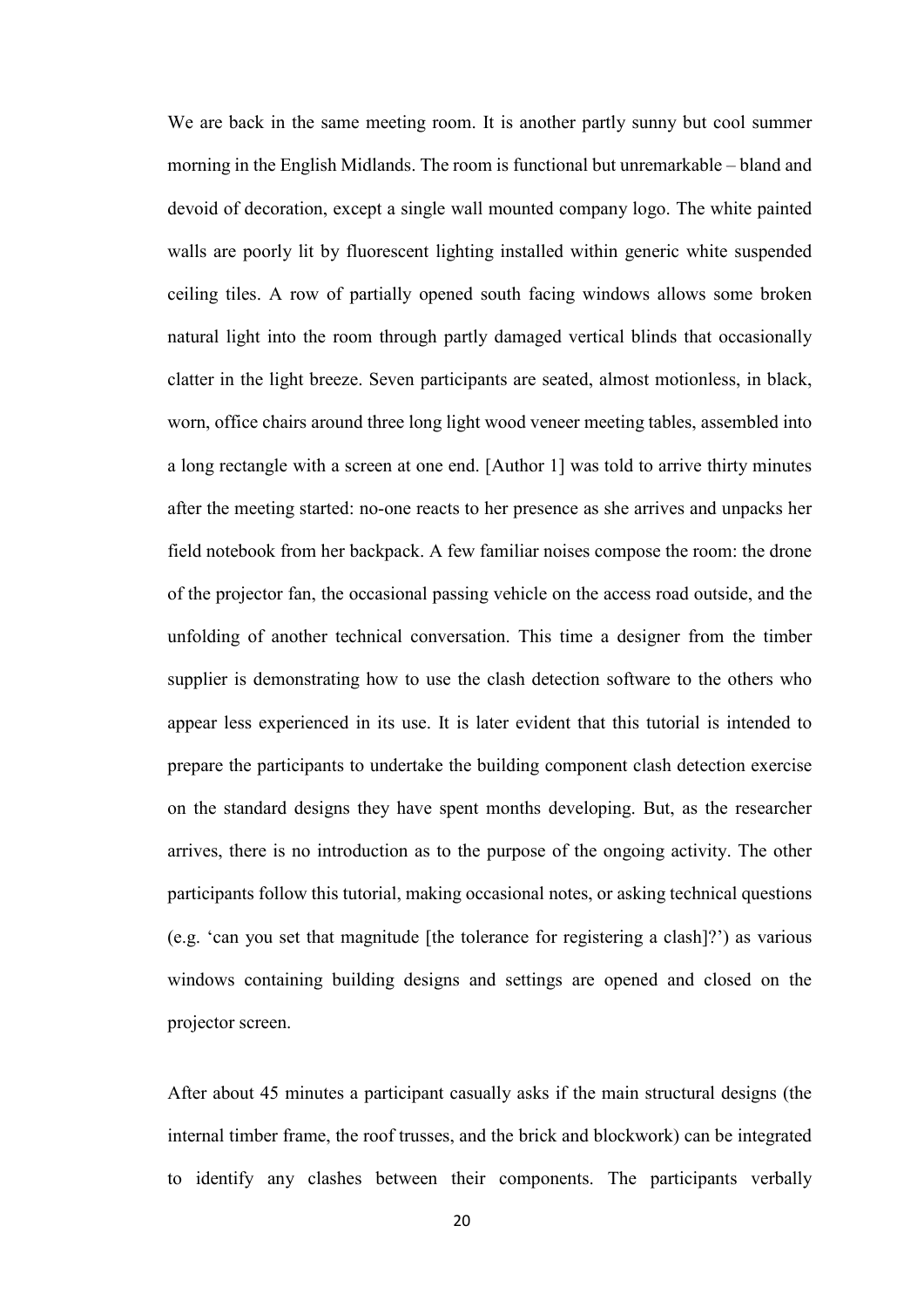acknowledge this shift in activity, as the software is re-configured from offering a tutorial to evaluating their own work. One of the participants jokes: 'No pressure, right' and the room resounds with polite laughter. The architect responds: 'Oh I know they don't fit, don't worry' as one participant ironically ripostes, 'So why haven't you notified us [using the notification system that was demonstrated in the tutorial]'. Despite these light-hearted caveats, when the 3D design model appears [Figure 1] the participants stare suspensefully for a few seconds at the screen. The silence is startling. A supplier punctures the air first: 'that's not what happened yesterday', the demonstrator then starts to discuss co-ordination points but is interrupted by the architect: 'That's quite strange. I'm not surprised by the timber frame, because we knew that it didn't come in right last time, but the trusses *did* come in the right place'. Her furrowed eyebrows and her modulating vocal tone and volume indicate surprise and confusion. The ensuing discussion is entirely devoid of humour as the participants attempt to make sense of what they are viewing on the screen. The project manager is clearly frustrated as he acerbically remarks of the software: 'So it doesn't really help, does it? Because I thought the whole point of Glue [BIM clash detection software produced by Autodesk] was to show the problems, but it makes it even worse because [it was all] coordinated, [now] it's not in Glue'. This provokes a direct challenge as one participant pushes back against the project manager by explaining how: 'You're missing the point though, Glue is showing the problem. There is a coordinate problem'.

## [Insert Figure 1.0]

As the conversation continues, the relatively unvarying vocal tones and volumes, and structured conversational turn taking, that composed all the earlier meetings, have been displaced. The room feels uneasy, uncertain, tense. The talk, and the actions to take,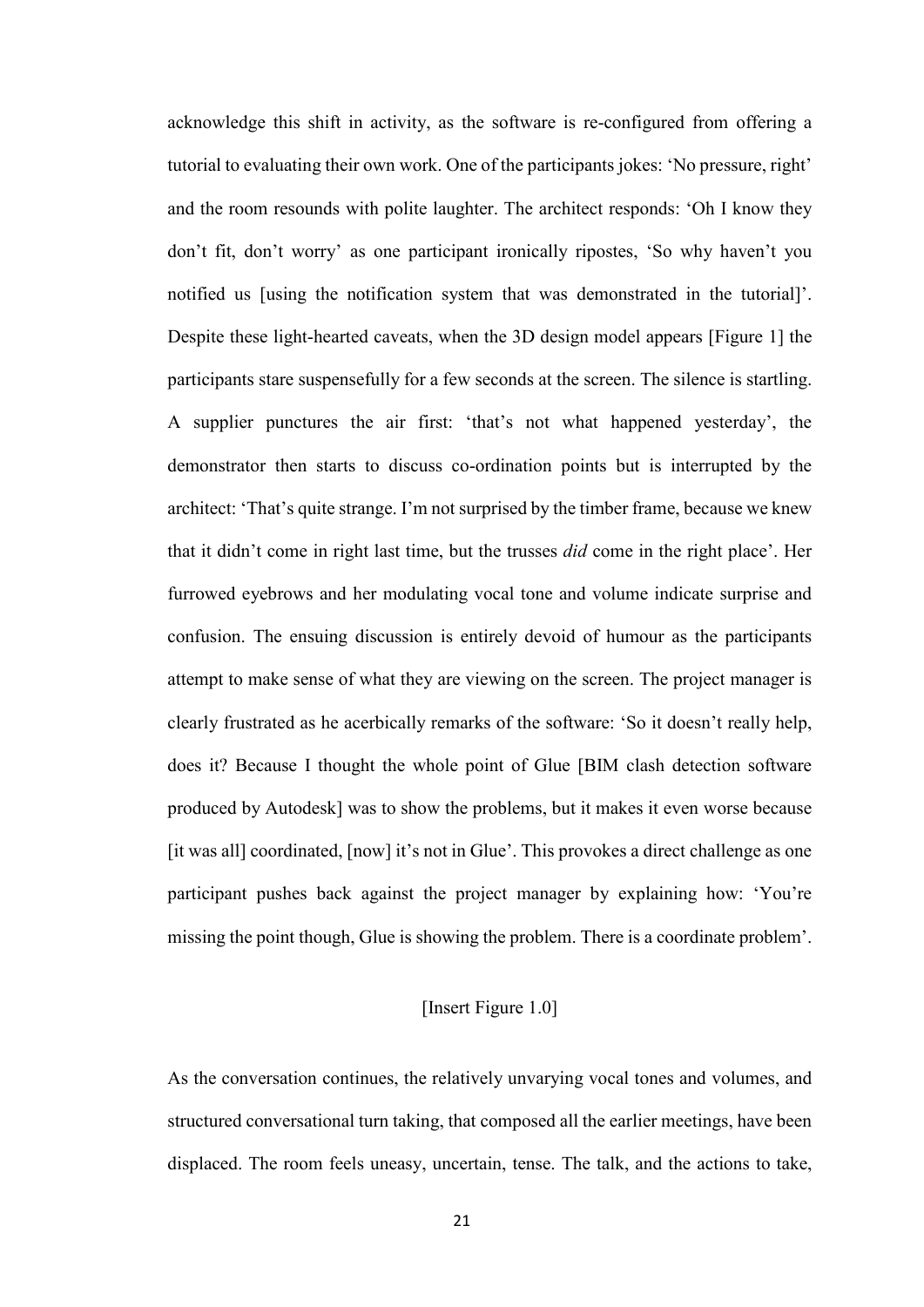become difficult to predict as the participants interject, interrupt and talk over each other. This was not on the agenda. For a couple of minutes, the project manager remains unusually silent as others seek to explain what can be done; he then interrupts in frustration: 'The whole point today was to make sure it all ties together. That was the whole point of today. We were to do a clash and find out where the bits don't work!'. As the project manager exclaims at the lack of progress, one participant challenges him: 'I think what we were trying to do, the purpose of today was, primarily, to understand what Glue can do'. Exasperated, the project manager retorts: 'that's not what we discussed – we said at the last meeting, we would do the clash and following what Glue highlighted, we'd finalise the models. Well, we can't finalise the models because the models don't even line up today!'. The timber frame designer then asks the room what starting, or 'datum', co-ordinates the suppliers were using to build their design models. It becomes apparent that in earlier meetings a common set of starting co-ordinates were not used; instead cosmetic workarounds were employed by the architect to make it appear as though the models were aligned to keep the meetings on track. The architect defends herself by explaining how her workaround was visible to all participants in earlier meetings – yet somehow the message was missed. After the end of the meeting [Author 1] leaves the meeting feeling energised and quickly emails [Author 2 and 3]: 'The meeting I went to this morning (clash detection workshop) was incredibly interesting for us … they were trying to use a new software to do clash detection, which revealed that their designs actually had all different coordinates all along! (which they didn't see before). This turned into a bit of a controversy, [BuildCo] being frustrated that they couldn't get what they wanted out of this meeting, one week before the final deadline!'.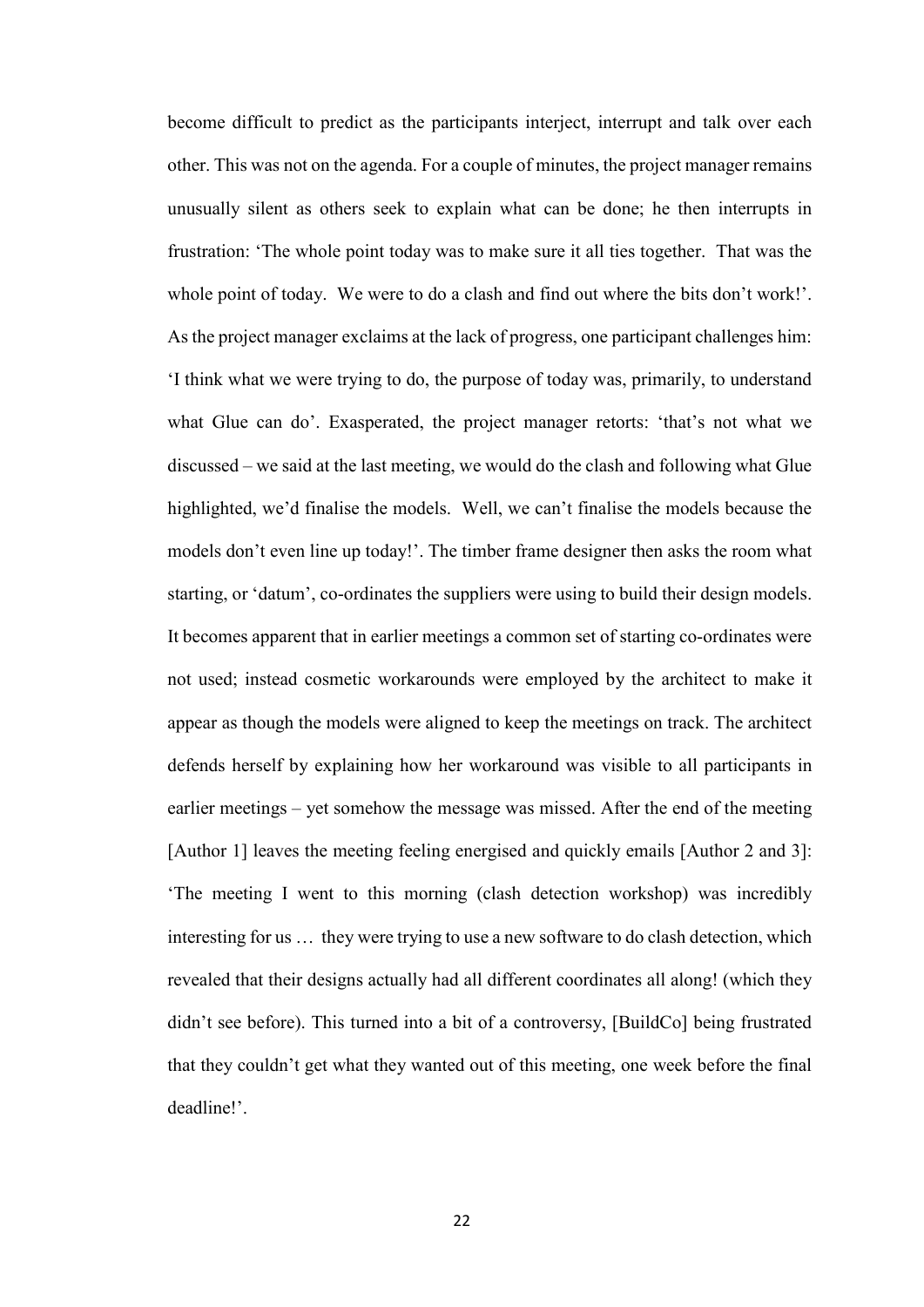It is the fifth and final progress meeting. Eight participants are seated around the table. The project manager rhythmically reads actions from the previous meeting, inviting each supplier to confirm completion, and then physically ticking them off their actions. Technical statements and questions from the project management unfold slowly, purposefully, with limitation modulation in vocal tone and volume, and are received by the participants with subdued head nodding or confirmatory silence. But the meeting is far from austere – the participants often puncture their dry, technical, exchanges with smiles and jokes. When the BuildCO BIM manager asks, 'who has used Glue? [the clash detection software]', the architect replies 'No – only on ethics!' – making a pun about solvent abuse. A few minutes later after the project manager asks if one supplier has their designs available, he receives a nod, and then proclaims to the room 'we're all pretty much there apart from today's discussions on finishing it. Then in next couple of weeks, if we can have that little clash exercise'. As he affirms progress, he looks around at the steel frame supplier who gently nods in agreement. After his gaze moves elsewhere, the architect knowingly smiles at the steel frame supplier, hinting at a backstory of doubt, but the interaction is unseen by the project manager. The project manager then checks with the architect if she is 'happy' with the planned clash workshop [for later in the month], she responds: 'obviously if it throws out loads of clashes, if we need to aim for the end of the month, we still need to be able to have a bit of time to sort those out'. The suppliers continue to update BuildCo on progress, the architect, unprompted, loads up two design models into Revit [BIM design software produced by Autodesk]:

## [Insert Figure 2.0]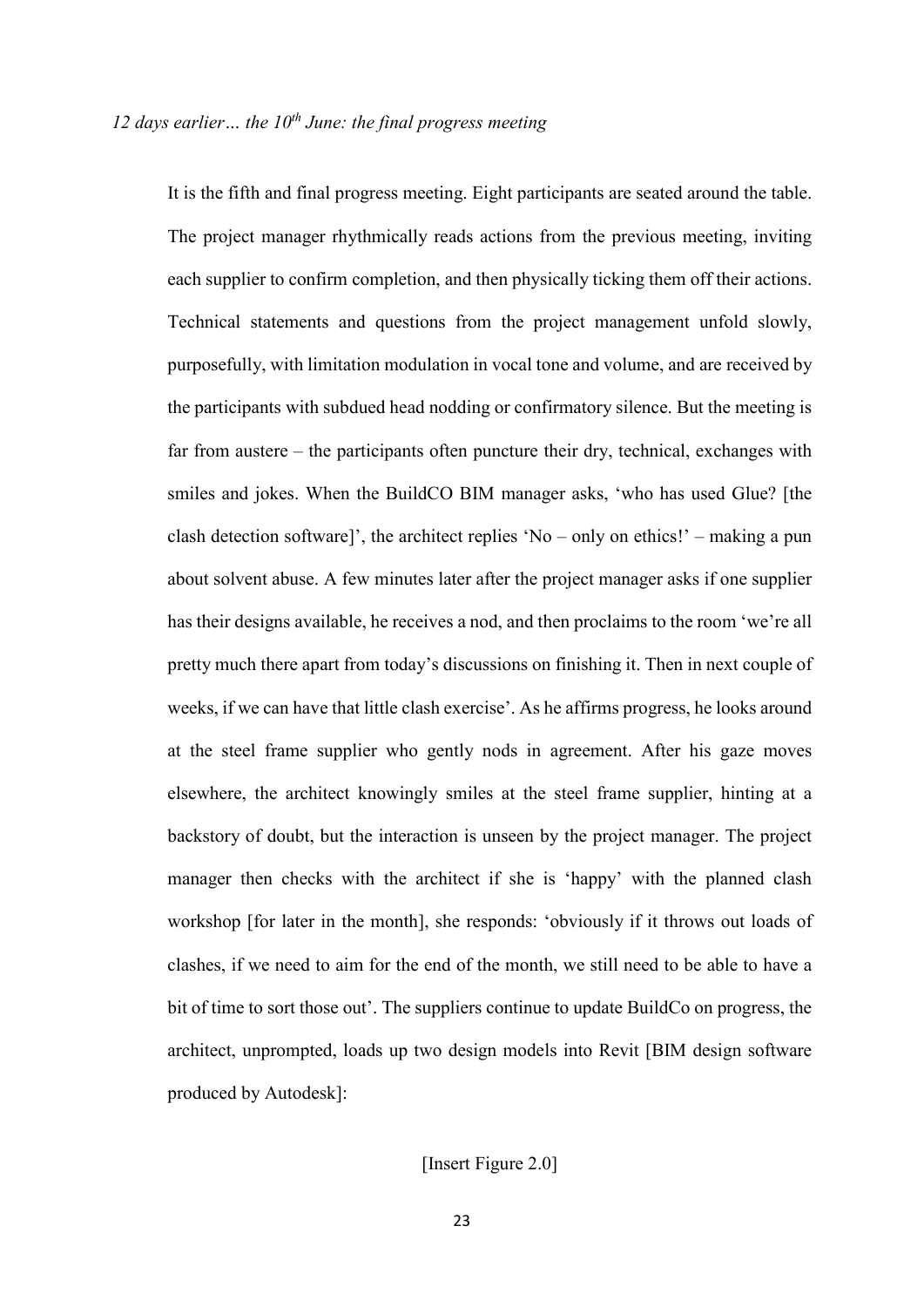The first design to appear on the screen is the 3D brick and block model, produced by the architect. The conversation at this point concerns whether the timber frame supplier has a model sufficiently developed to enable the planned clash detection workshop. As the supplier explains their progress to the BuildCo BIM manager, the project manager interrupts to declare: 'I think we've probably got enough already there to have a play [in the clash detection software]'. During the unfolding conversation the architect adds the timber frame model of the lower floor of the house – it immediately misaligns with the brick and block model (Figure 2). Revit indicates this misalignment with yellow highlight. Three participants in the meeting, including the timber frame supplier, the BuildCo BIM manager and the architect's senior colleague, notice the screen. The project manager, now facing away from the screen to speak, is unaware of what is happening on the screen as he proposes a time for the clash detection exercise: 'So whether that's next week or week commencing  $20<sup>th</sup>$  June, we can get something set up', he then adds an action to his meeting notes to that effect, while confidently affirming the objective of this workshop: 'That's good, that sounds like a winner. And at least then we can say at the end of the exercise, we've trialled a new bit of software and we've run a clash'.

During this exchange, the timber frame supplier and the BuildCo BIM manager watch as the architect, now focusing intently on her laptop, switches to a 2D view of the models and then uses a move tool to realign the two models. After making the correction, the architect, appearing nervous as she restlessly touches her earring, looks hesitantly toward the BuildCo BIM manager who continues to discuss the planned clash detection exercise. After noting down details for the planned clash workshop, the project manager asks the architect for an update against planned actions. As the architect displays some of the roofing designs, the project manager faces the architect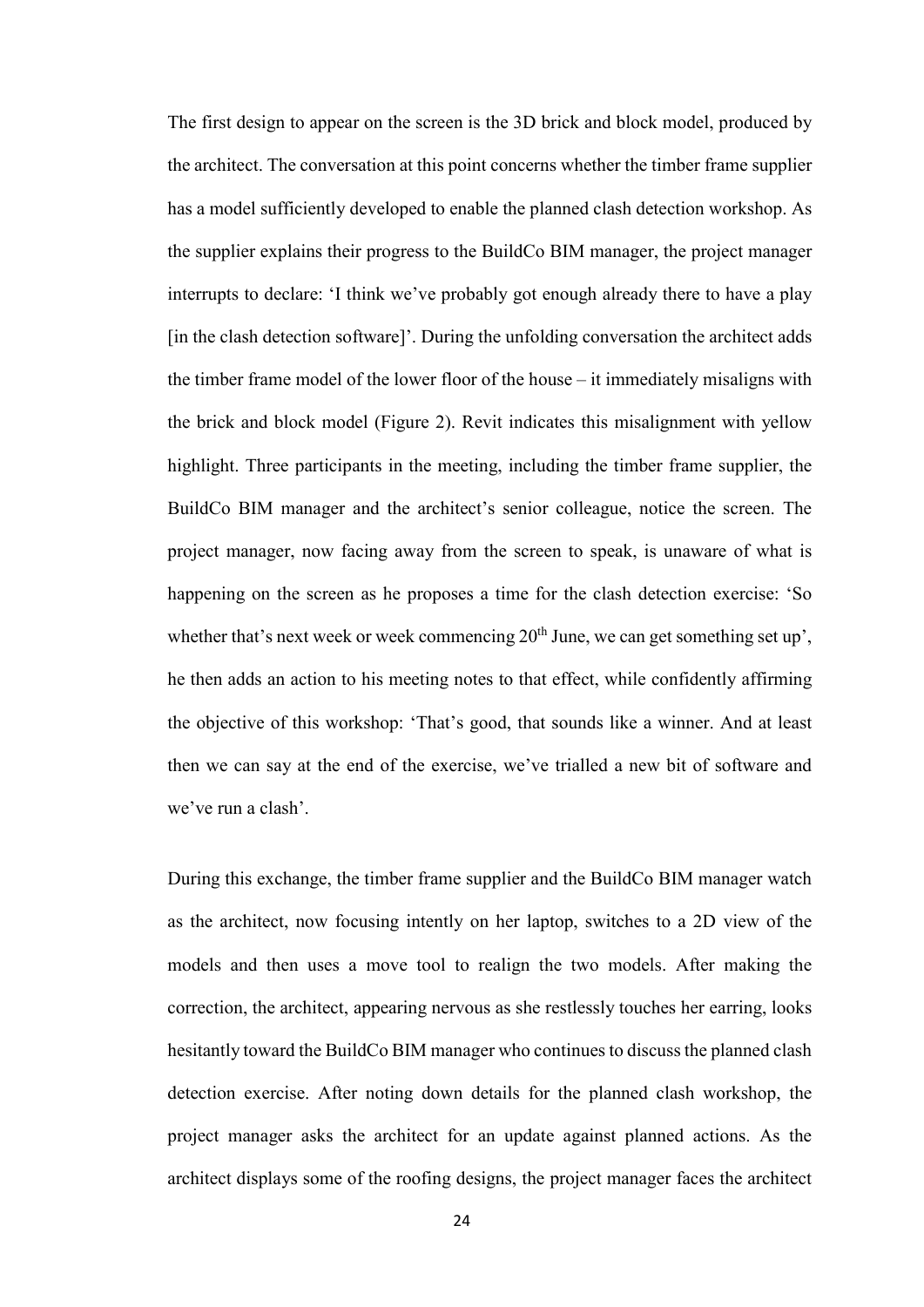and asks, 'And this now ties up with the model from [the roof truss supplier]?'. The architect averts her eyes back to laptop, closes Revit, and hesitantly scans folder icons on her Windows desktop with the cursor, appearing to look for evidence to support her reply. She then suddenly opens Revit again, and tentatively replies 'But yes, they're, they're doing tiling, um, pretty much, there's a couple of little bits, but, umm, they're dropping in in the right place'. After this qualified confirmation, the project manager asks, 'So, you've already done that clash review?'. As the architect equivocates 'not formally', the BIM manager then suggests to her 'you've done clash avoidance' as the project manager holds his pen hovering over his notes waiting for her confirmation: 'Yes, so far, all the trusses work … It should work'.

### **Discussion**

The purpose of this discussion is to explore our three research questions: (i) how do anaesthetic and aesthetic atmospheres enable actors to respectively *make sense to learn* and *learn to make sense*; (ii) how are such atmospheres held in tension to enable learning and (iii) how do human representational and purposeful sensemaking and learning practices condition these atmospheres, and how are they in return conditioned by them? After exploring these questions, we will conclude by summarizing the implications of atmospheric analysis for studies of affect, sensemaking and learning.

Before directly answering our first question, it is crucial to first examine how our case supports the notion that learning is composed across two dimensions of sensemaking (Clegg et al. 2005; Colville et al. 2016). Most of the meetings we observed at BuildCo were pervaded by a single form of sensemaking wherein instrumental and conceptual practices reduced ambiguous and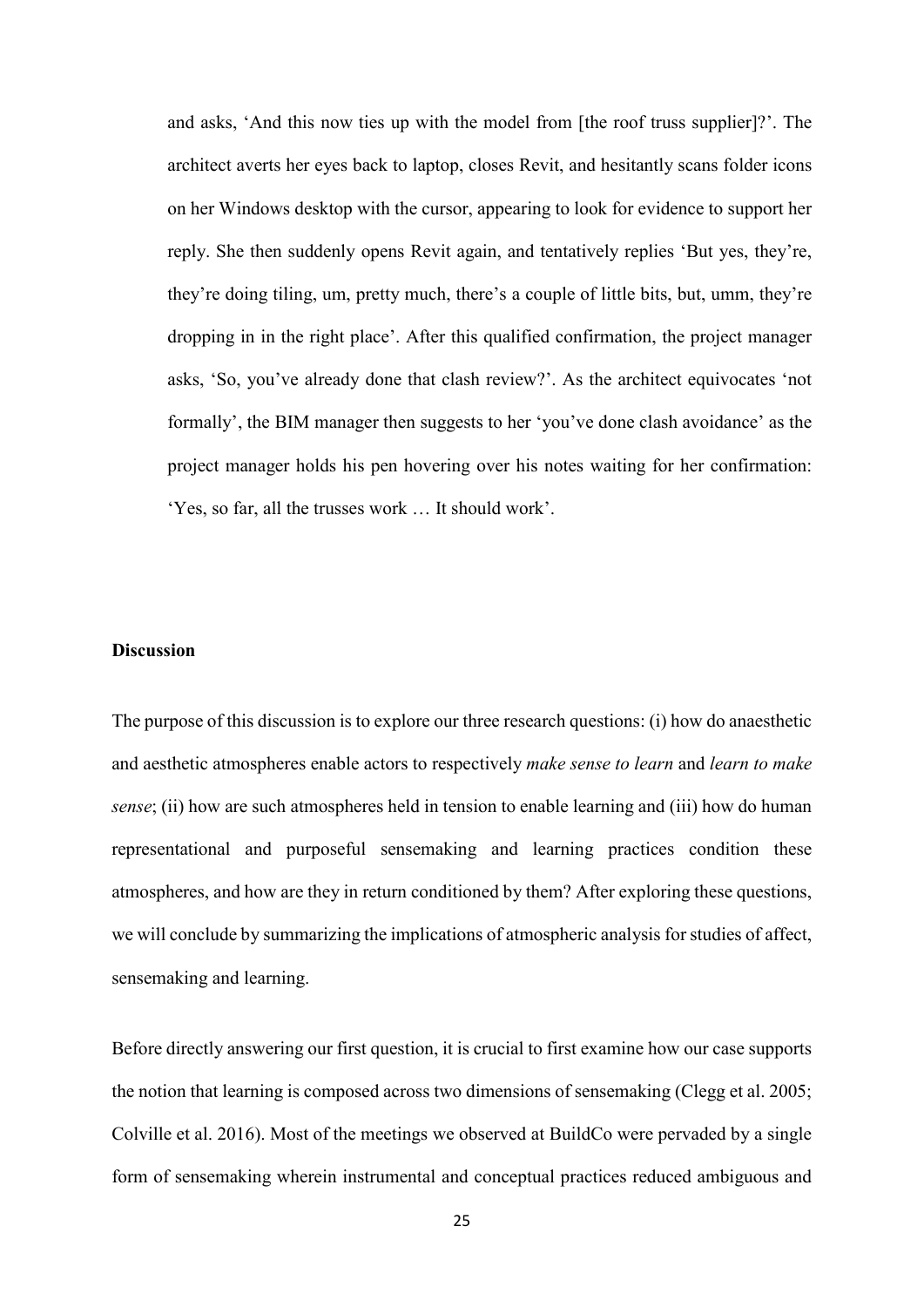equivocal events into completed, or soon to be completed, actions ('the project manager rhythmically reads actions from the previous meeting … physically ticking them off their actions'). We have already characterized this reductive mode of sensemaking as *making sense to learn* (Colville et al. 2016). This mode of sensemaking is crucial to learning as it allows extant knowledge to be purposefully exploited, and evaluated, within the flow of experience; but, with Clegg et al. (2005) and Colville et al. (2016), we suggest it is not sufficient for learning, as it fails to allow actors to register, let alone organise, ambiguous and equivocal events by *learning to make sense* differently. This second, more transformative sensemaking dimension is most strongly evident in the tense exchange in the clash detection workshop where one participant challenges the project manager's instrumental understanding of the purpose of the meeting and project with a more exploratory logic ('I think what we were trying to do, the purpose of today was, primarily, to understand what Glue can do'). As Clegg et al. (2005) suggest, such *learning to make sense differently* is disorganising – even disorganising existing boundaries between 'what is and is not considered learning' (p.157). Summarizing, we can start to see here how learning occurs across two dimensions of sensemaking whereby existing ways of making sense, including of learning, are dis/organised. The crucial concern for atmospheric analysis now becomes to develop a more granular analysis of how atmospheres quasi-autonomously condition the bodily affects, and interactions, that sustain these two dimensions of sensemaking, enabling learning.

Exploring the quasi-autonomous presence and causality of atmospheres means attending to the 'global', or prevailing, affects they generate (Anderson and Ash, 2015: 44). Throughout our case, the global affect we were frequently attuned was confidence: 'a 'joy born of the idea of a future or past thing concerning which the cause of doubting has been removed' (Spinoza, 1996/1977:106). In Deleuzian readings of affect, confidence is figured as a joy corresponding to a passage when bodies encounter each other and increase their potentials for action (Deleuze,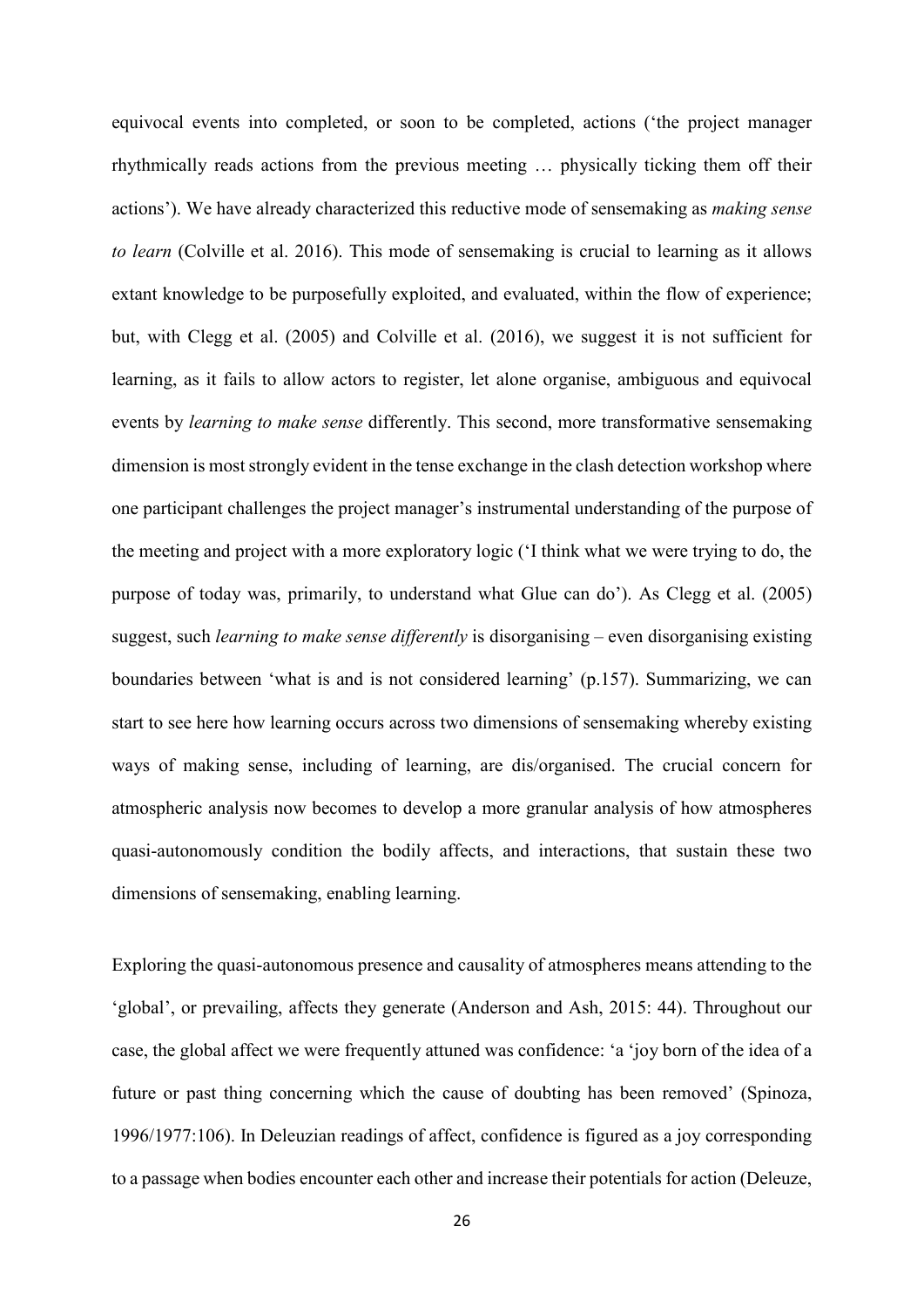1988; 1992). Confidence supports anaesthetic atmospheres, and sensemaking practices of *making sense to learn* by reducing the equivocality and ambiguity of future events (Colville et al. 2016). Confidence imbues this anaesthetic affect in a disjunctive manner. On the one hand, confidence increases the capacities of bodies to affect other bodies – such that the past and future can be known with certainty and future events purposefully shaped as intended. Yet, on the other hand, confidence necessarily reduces capacities for bodies to be affected by, and indeed sense, new, unpredictable events.

The fifth meeting contained several bodily encounters that enacted such passages to confidence, including: the rhythmic completion of action points from the previous meeting; the projection of progress into the future ('we're all pretty much there apart from today's discussions on finishing it'); and humorous injects that displaced boredom (and other transformative affects) (Anderson, 2014). Across all these encounters' bodily capacities to affect other bodies (i.e. to design the models as planned) were augmented, while bodily capacities to be affected by new, unforeseen, events were decreased. The most striking example of such a passage to confidence occurred when the project manager expunged doubt from the architect in her design modelling after her cosmetic workaround. This exchange culminated in the project manager reimagining an open-ended, uncertain future ('clash detection') as predictable and without doubt ('clash avoidance'). Our argument here is not to contest the technical veracity of whether clashes between building components can be confidently predicted prior to being installed, or to analyse the subjective emotions of the individuals involved, but rather, with Deleuze (1988; 1992; 2017), we suggest such a collective passage away from a state of fear, or doubt, *is* confidence: understood as an increase in the capacities of bodies to affect other bodies (in our case the design to be delivered without clashes), while a necessary reduction in the capacities of bodies to be affected by doubt in that future.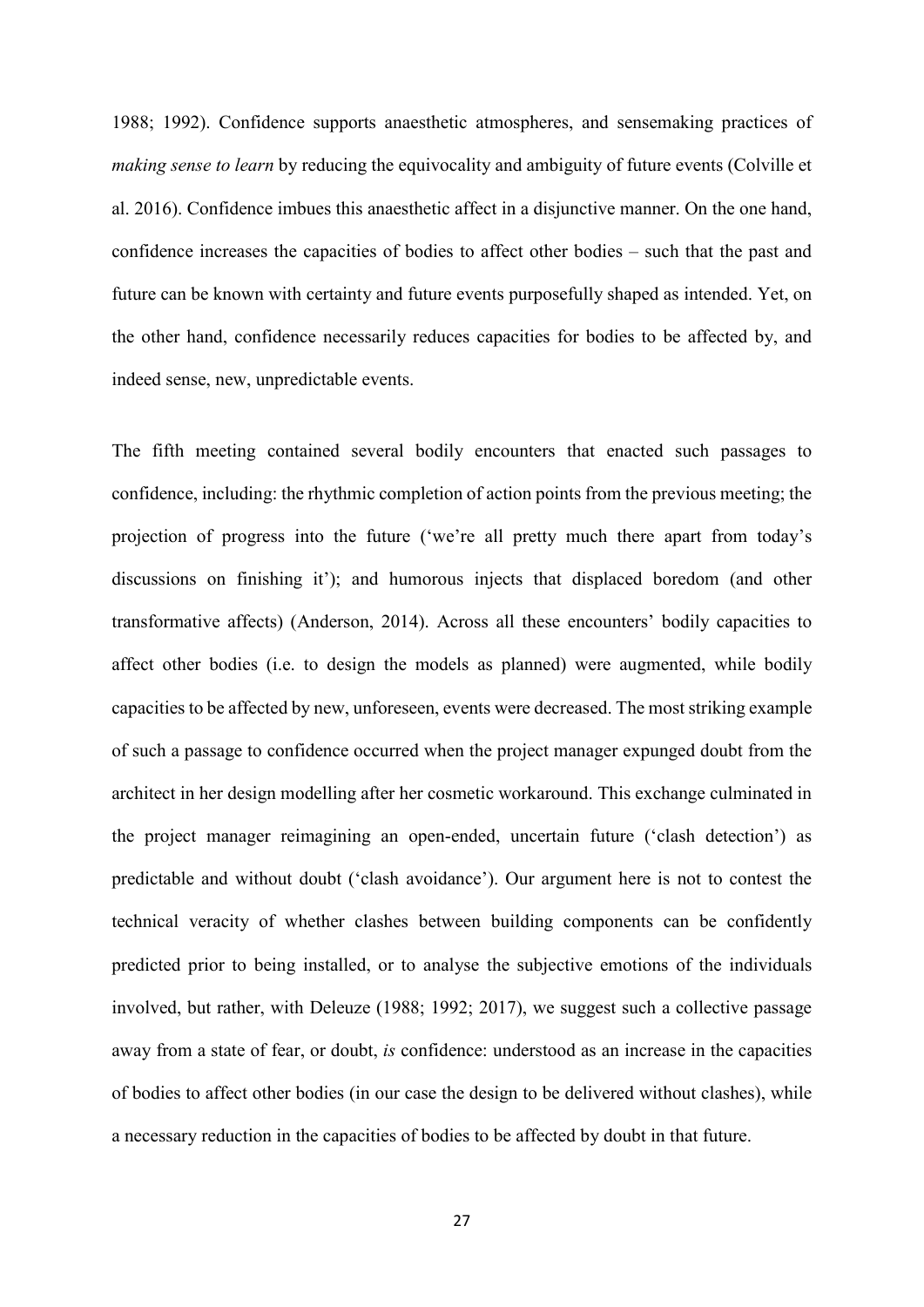Such confident encounters between bodies helped generate a global affect of confidence that then became quasi-autonomous of those bodies. That is, this confidence also quasiautonomously enveloped bodies in the meetings even when bodily passages were far from confident. The disconnection between the production and function of confidence is evident even before the fifth meeting's clash detection workshop, as occurred during the fourth meeting when several participants silently watched the architect detect a misalignment in the design models, and then frantically search for and employ a cosmetic fix. As the participants observed a fearful affect (i.e. an increasing in doubt as to how the future will unfold) emerge in the encounter between the architect, the design model and her laptop, they already appeared anesthetized to doubt, not just by the confident talk of the project manager ('That's good, that sounds like a winner') but by an instilled, and rehearsed, global capacity to be affected by confidence. Their bodies, including the architect's, were already angled to confidently *make sense to learn* and reduce equivocality and ambiguity in the design models. Disorganising potentials of *learning to make sense differently*, such as intensifying doubt to challenge the instrumental narrative of learning as confident progress, remained forestalled or were marginalized. This marginalization of affects, except confidence, is further apparent in the knowing smile of the architect towards the steel frame supplier in the fifth meeting, out of sight of the project manager, when that supplier is asked to report on his progress. Such examples do not only evidence the marginalization of such transformative aesthetic affects, but also the quasi-autonomous presence of what we conceptualize as a confident atmosphere over specific bodily encounters. Our analysis thus challenges the existing literature of affect, sensemaking and learning where the diminishment of learning is associated with intense individual emotions (Catino and Patriotta, 2013; Heaphy, 2017; Ucbasaran et al. 2013). The confidence we were attuned was far from intense, or hubristic, rather it was because it was atmospherically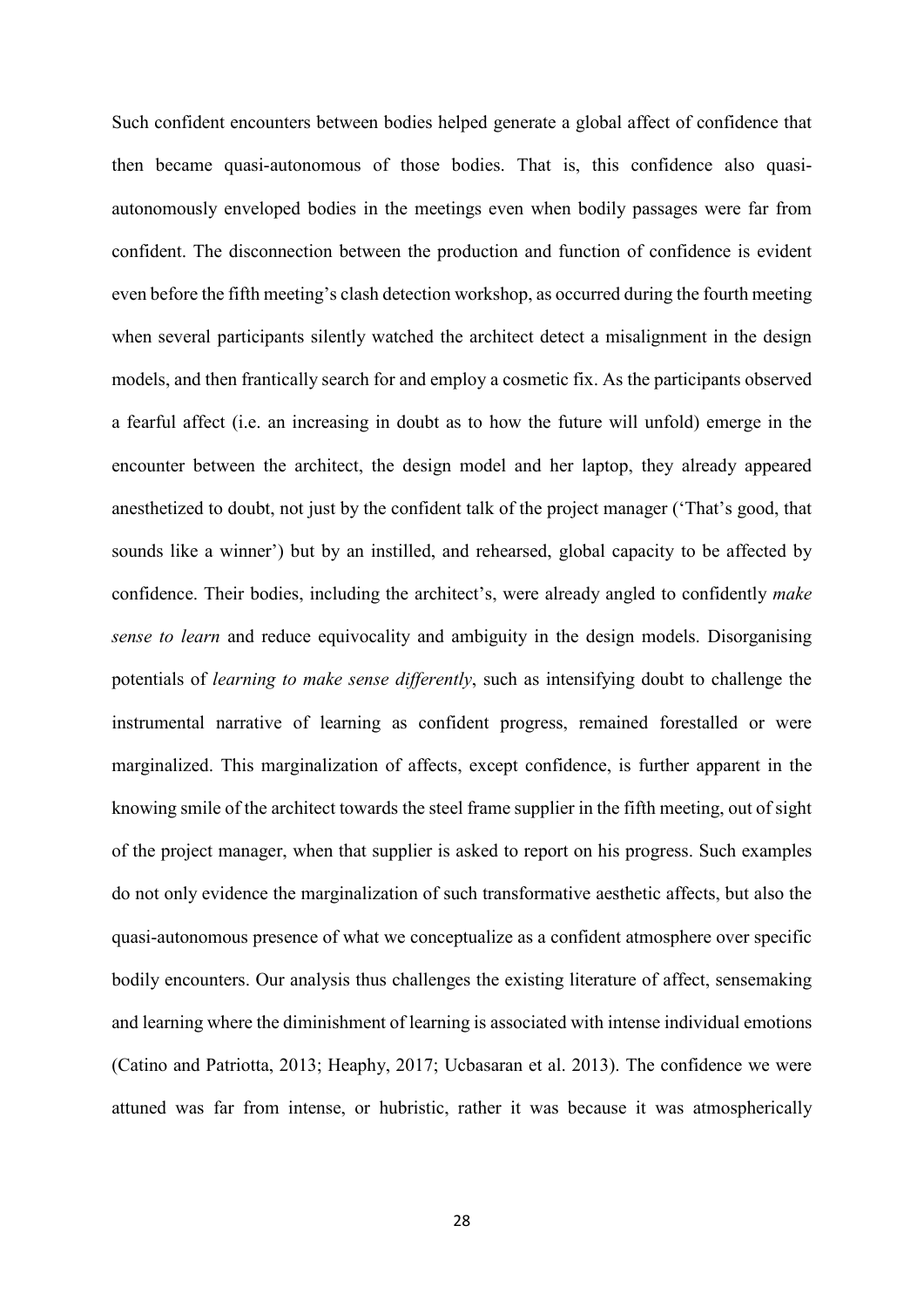assembled, and thus diffusive and lingering, that it anaesthetized sensemaking and forestalled learning.

Thus far we have explored the emergence of a specific atmospheres that conditioned a particular dimension of sensemaking that we have termed making sense to learn; however, as Clegg et al. (2005: 155-6) explain, learning does not occur within a single practice of sensemaking or even between absolute alternations between dis/organising sensemaking processes but across more entangled tensions, transformations and oscillations. Thus, we now turn to our second question and explore how the lingering, and diffusive, presence of this anaesthetizing confident atmosphere, amid the aesthetic atmosphere of shock and surprise of the misaligned model in the clash detection workshop, conditioned learning. Put differently, our analysis is now concerned with understanding the conditions that allowed the interplay of aesthetic and anaesthetic atmospheres in the clash detection workshop to disorganise prior sensemaking and thus render learning possible.

The capacities for such atmospheric transformations to be conditioned can be empirically elaborated by returning to the episode in the fifth meeting when the architect instilled her cosmetic workaround to align the design models. During this episode, a confident atmosphere diminished the capacity for her cosmetic workaround to intensify fear among the participants and overcome the threshold for confidence to orientate the meeting. Viewed as such, this encounter appears to merely constitute another passage to confidence. Yet, this passage was also important in generating a new material threshold for confidence: the visible alignment of the design model in BIM became a limit under which sensemaking and learning in the project was confidently rendered meaningful as an instrumental and conceptual practice of *making sense to learn* ('that's good, that sounds like a winner. And at least then we can say at the end of the exercise, we've trialled a new bit of software and we've run a clash'). Here we can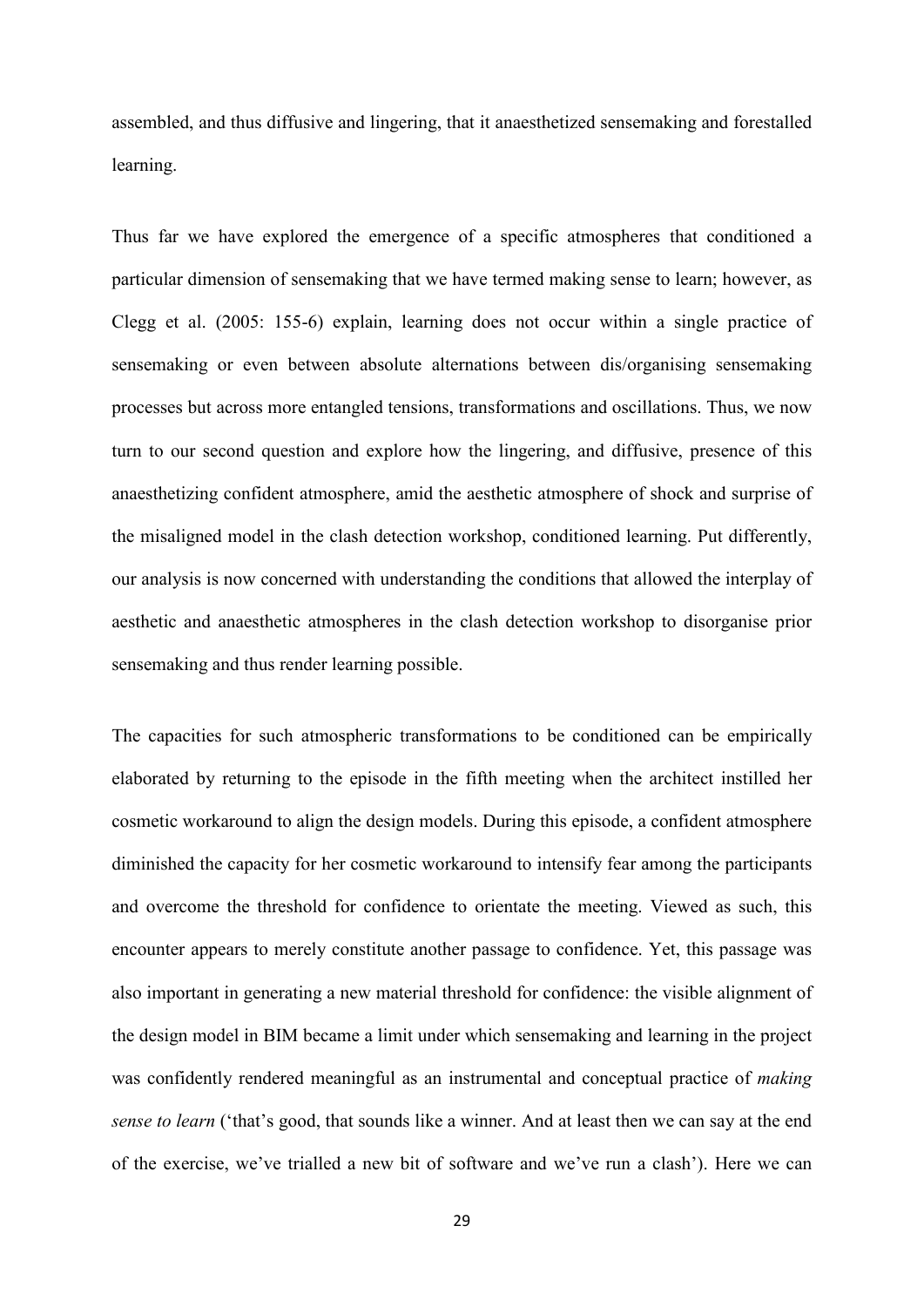register how an atmosphere of confidence generated the conditions, or threshold, for its own transformation. Thus, in the subsequent clash detection workshop, the sudden, highly visible, appearance of the misaligned model transformed this confident atmosphere, decreasing the confident capacities of human bodies to act with doubt ('Well, we can't finalise the models because the models don't even line up today!), while joyfully increasing their openness to the new ('Glue is showing the problem. There is a coordinate problem') and generating an atmosphere of surprise and shock. Put more formally, the conditions for reductive practices of *making sense to learn* were supplemented with conditions for exploratory practices of *learning to make sense differently* (''I think what we were trying to do, the purpose of today was, primarily, to understand what Glue can do'). Although some studies have suggested certain specific atmospheres can enable learning, such as care (Robinson, 2017: 278) or even confidence (Morris, 2018: 52), our analysis indicates that neither aesthetic or anaesthetic atmospheres enable learning rather it is the co-existence, interaction, and transformation of atmospheres that conditions learning. Indeed, it was only during the collapse of the global affect of confidence among the participants in the meeting occurred, that the participants *learned to make sense differently* of how they had previously been *making sense to learn* and could then *make sense to learn again* by reducing ambiguity and equivocality in events by correcting the datums in their design models. This entangled collision between orderingdisordering-ordering constitutes learning (Clegg et al. 2005).

We can now turn to our final question and explore the interplay between human representational and purposeful sensemaking and learning practices and atmospheres. Throughout our analysis we have suggested how often highly purposeful meeting talk and other actions enacted specific affects, notably confidence and doubt, that enveloped bodies and modulated their potentials to act. Thus, our analysis recognizes that although the generation of atmospheres, whether relaxed confidence or nullifying shock, certainly involves interactions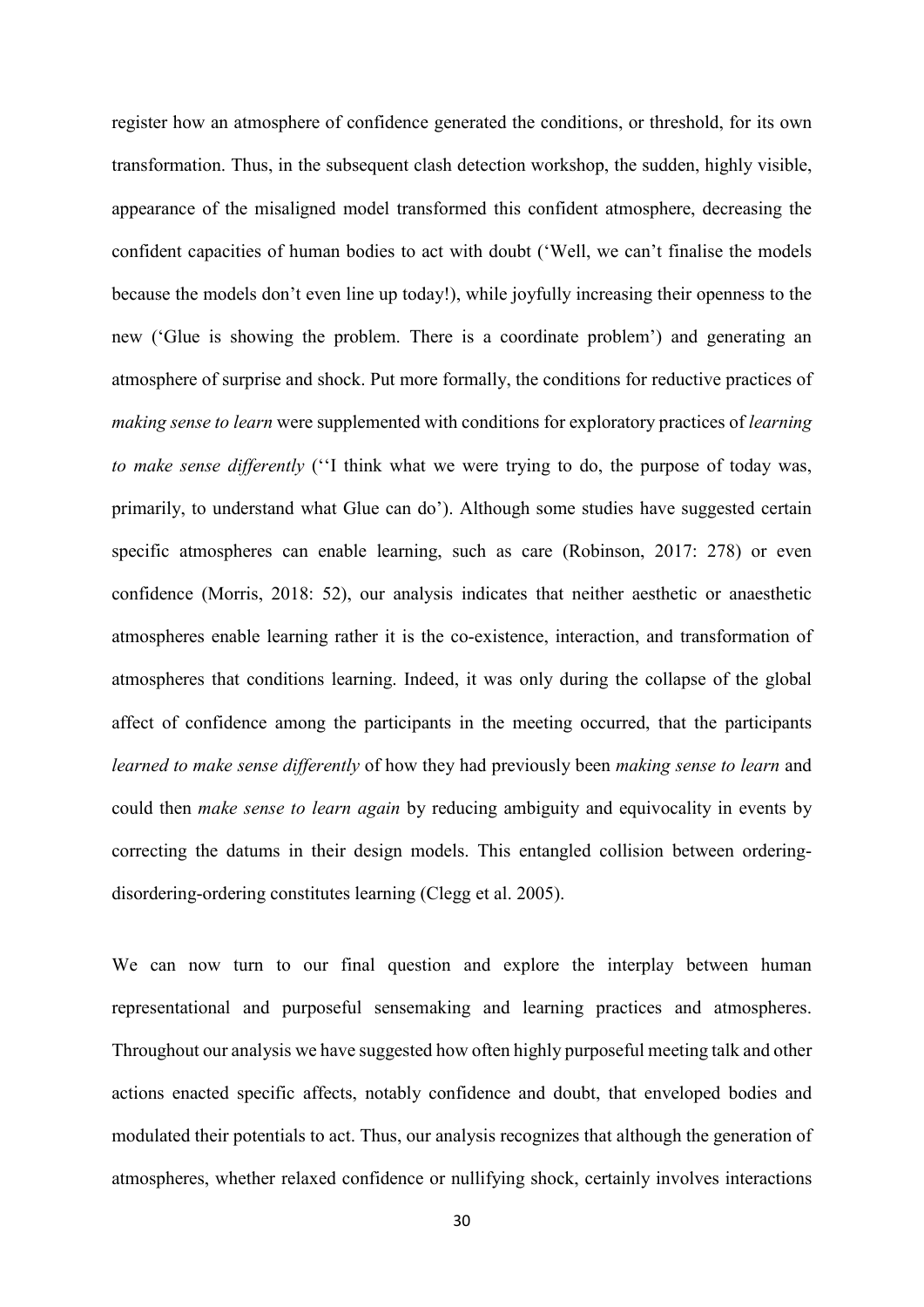with material bodies (e.g. BIM technologies, facial expressions, desks, projectors, ceiling lights), its patterning is *also* shaped by representational and purposeful bodies and practices (e.g. confident meeting talk, scripted meeting agendas and visual designs). In order to more fully explore these textual and purposeful dynamics, it is useful to reflect on how confidence was sustained. Throughout the design project, the participants, especially the project manager, verbally anticipated confidence, not doubt, in past and future events ('we're all pretty much there', 'And this now ties up with the model', 'That's good, that sounds like a winner'). With Deleuze (1988; 1992) we argue that these verbal passages that discursively expect confidence (cf. Edensor, 2012) do not symbolically represent confidence, they *are* confidence – a joyful, and disjunctive, increase in capacities to affect future events and (not be) affected by future events. As Deleuze (2017: 17) explains of human bodies, non-representational modulations in 'the individual's capacity to act or engage with other agents (human or non-human)' (Gherardi, 2017: 348) are always generated by flows in representational ideas that include talk and meaning (see Sage et al. 2019).

We propose that the promulgation of confident atmospheres is especially vital in conditioning sensemaking as a purposeful activity of making sense to learn by reducing equivocality and ambiguity in events, thus enabling instrumental action. This is because fixed outcomes, and (autonomous) human potentials for action, can only be assumed as such through the dampening of doubt in their potential existence. However, despite these instrumental affects, confidence cannot be readily willed into existence by human intent because it is always already partly conditioned, like all affective atmospheres, through non-human bodily capacities (Anderson, 2014; Julmi, 2017). The de-centred production of confidence is evident in the moment after the architect hesitantly searches for proof of model alignment on her laptop; her nervousness, and her hesitant confirmation that the model is aligned ('there's a couple of little bits, but, umm, they're dropping in in the right place') enacts doubt in a manner that could threaten the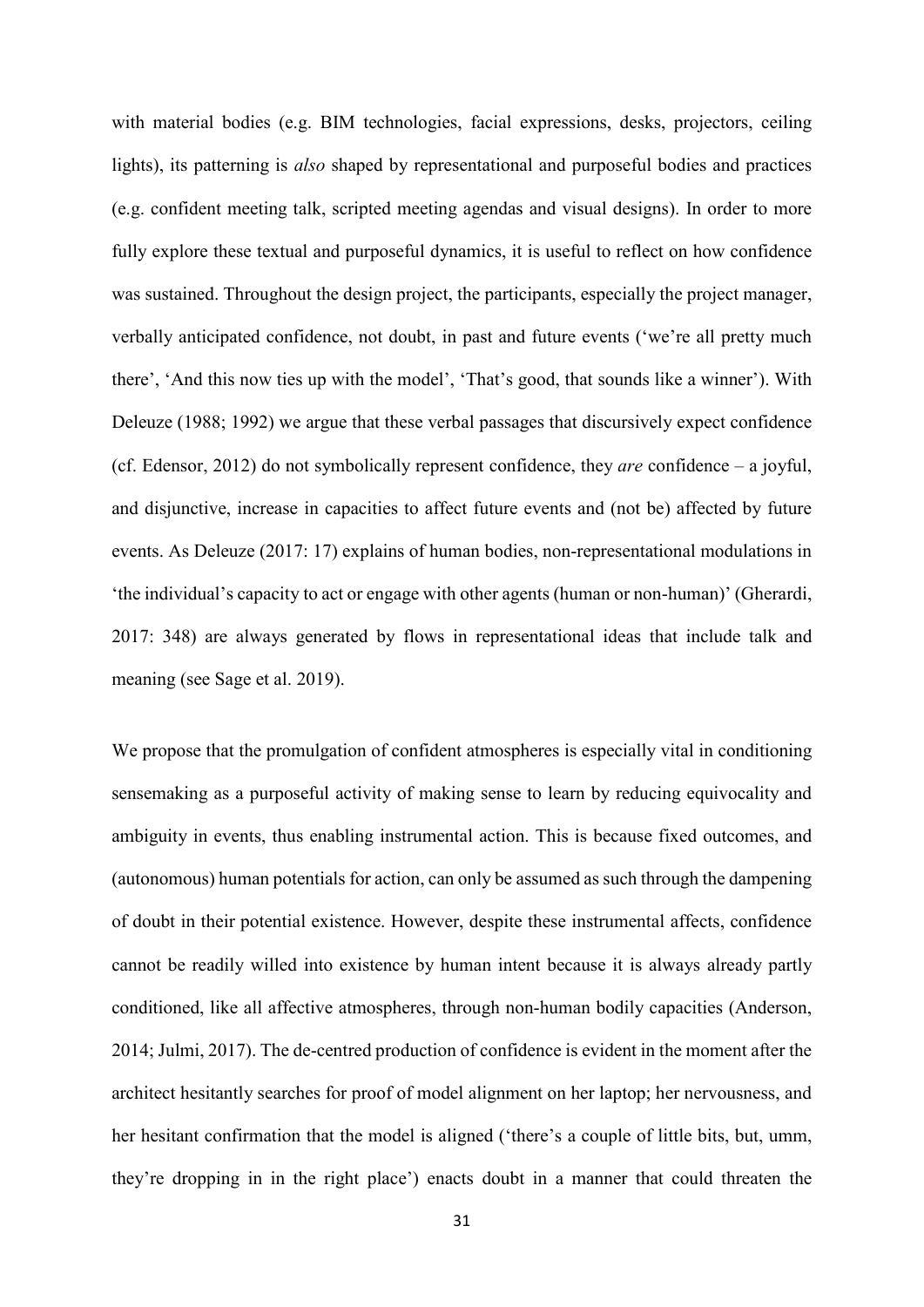anticipated atmosphere of confidence and thus sensemaking and learning as instrumental and conceptual. However, as she speaks doubt, the project manager hovers his pen directly over the meeting agenda awaiting confirmation of model alignment – thus, he physically, not verbally, anticipates her confidence. At this point, the capacity of the project manager's hand, pen and the meeting agenda, along with the confirmatory statement of the BIM manager ('you've done clash avoidance'), and imaginings of past and future events, all combine to help condition an atmosphere of confidence that constrains her doubt ('Yes, so far, all the trusses work … It should work'). In this instance confidence is not willed into existence by the project manager, rather it emerges through the relations between bodies, some material, some discursive, some human, some not, some present, some not, as an expectation to be confident. Yet, confidence does at least appear strongly conditional on the instrumental expectation that it will emerge as an atmosphere in this setting (Edensor, 2012). Thus, our analysis also challenges the notion that affects should be figured as an extra-discursive, extra-cognitive, excess, separate to representational and purposeful sensemaking and learning practices (cf. Introna, 2018; Gherardi, 2017).

## **Conclusion**

The most wide-ranging implication of our analysis is that capacities for learning are constituted within and through *transformations* between anaesthetic and aesthetic atmospheres. Our specific case focuses on the transformation from anaesthetic to aesthetic atmospheres. Further atmospheric analyses of sensemaking and learning might also explore aesthetic to anaesthetic transformations, or even those concerning specific an/aesthetic to an/aesthetic atmospheres. Organisational scholarship has long argued that learning consists of entangled tensions,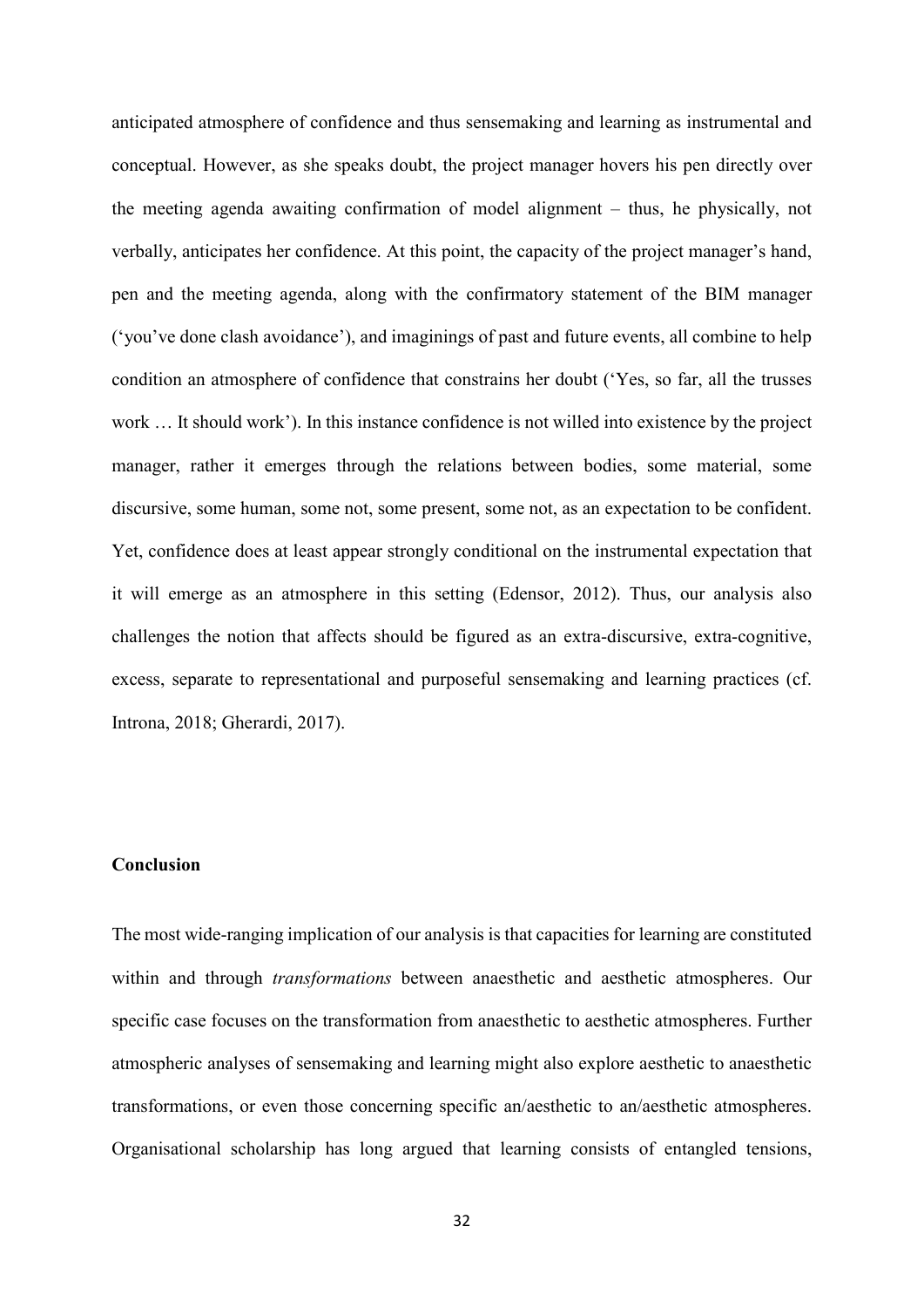transformations and oscillations between ordering (exploitative) and disordering (exploratory) practices (Clegg et al. 2005; March, 1991) and that these opposing practices correspond with respective ordering/disordering dimensions of sensemaking (Colville et al. 2016; Izak, 2015; Weick and Westley, 1999). To this end, recent empirical studies have proposed more or less purposeful strategies to order/disorder sensemaking, thus enabling learning (e.g. Calvard, 2016; Guiette and Vandembempt, 2016; Izak, 2015). Despite such insights, less is understood about the (affective) conditions that render these different dimensions of sensemaking, and thus learning, possible. We propose atmospheric analyses of sensemaking and learning to help understand these conditions.

Atmospheric analysis suggests that the transformation of atmospheres and their global affects, such as confidence, constitutes a vital condition for organising/disorganising sensemaking – enabling learning. The Deleuzian concept of thresholds through which bodies can modulate together to affect and be affected (Deleuze, 1988; 1992) is especially useful in theorizing these processes. Atmospheric affective thresholds are understood as the limits through which atmospheres, and their global affects, such as confidence, can be sustained or transformed. These atmospheres, and their thresholds, have also been shown here to be partly amenable to purposeful assembly within even the most mundane episodes in organisational life, such as meetings. To be clear, we do not want to suggest that atmospheres can be willed into existence, but certain bodies, and their affects, like meeting agendas, progress plans, cosmetic workarounds, expectant gazes and confident talk, can and often are assembled together to help condition the production and maintenance of specific atmospheres (cf. Degen et al. 2017; Edensor, 2012; Morris, 2018), constraining and enabling learning. Crucially, these processes of atmospheric assembly have also been shown to generate unintended atmospheric consequences where, for example, the initial displacement of learning can imbue conditions for its re-emergence. Indeed, our analysis suggest that it can be during the most purposeful acts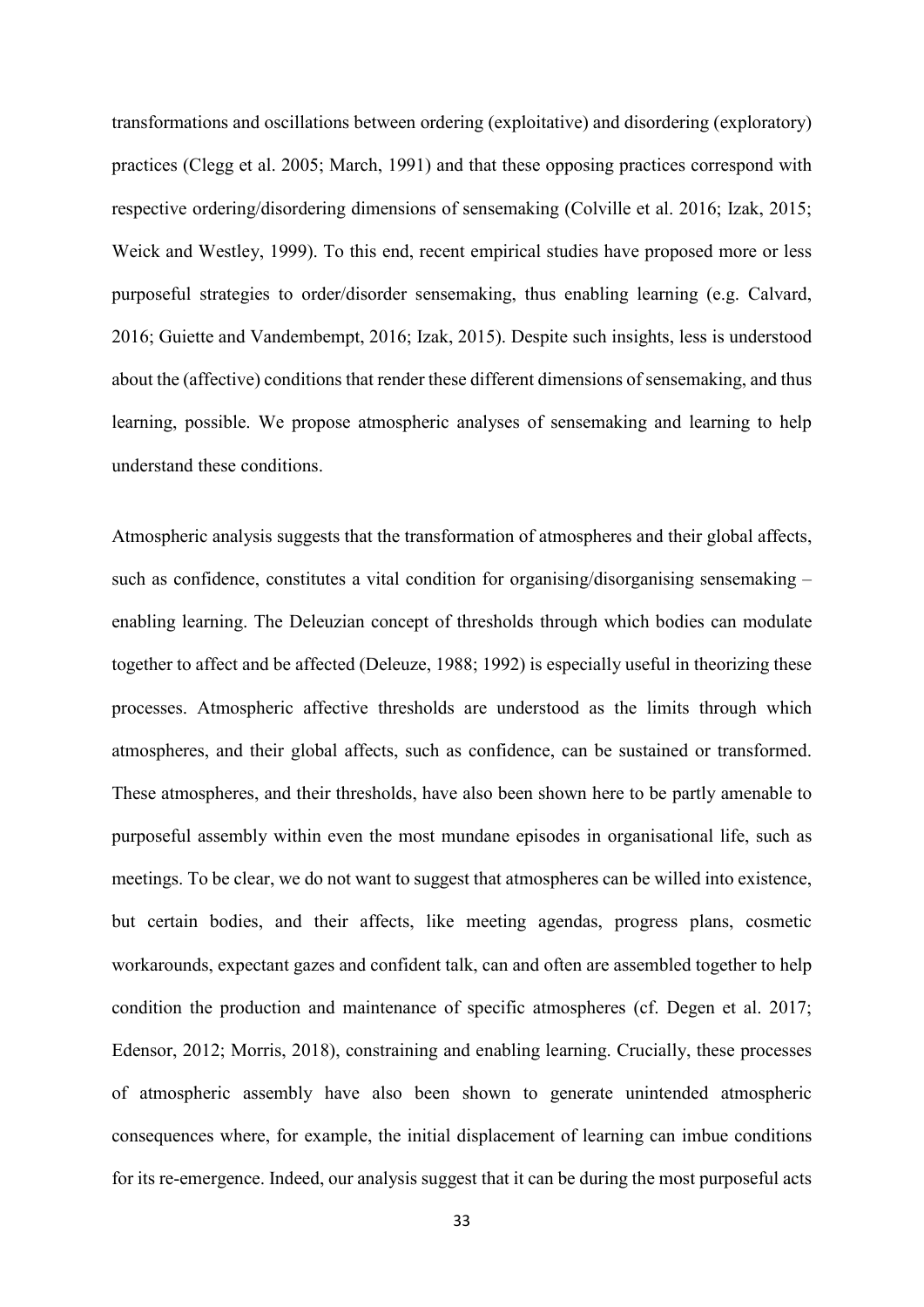of sustaining an atmosphere to anaesthetize bodies from sense and learning, that new capacities for learning to make sense differently emerge, enabling learning. Future studies might broaden analyses of such complex atmospheric transformations to also consider how specific atmospheres might be purposefully transformed externally through the collision of multiple atmospheres. Such studies might build upon a handful of organisational studies already considering a range of other atmospheric affects, including loss (Bell and Vachhani, 2019), excitement (Michels and Steyaert, 2017), and enchantment (Gherardi, 2017), as well as those considering the more purposeful design of specific atmospheres within learning places (Morris, 2018; Robinson, 2017). Above all, what is required are studies that not only help scholars make conceptual sense of specific atmospheres of learning but also help researchers, and reflective practitioners, learn to make sense differently of how atmospheres transform and are transformed – to enable sense – to enable learning.

## **References**

Anderson B (2009) Affective atmospheres, *Emotion, Space and Society*, 2, 77-81.

Anderson B (2014) *Encountering affect: capacities, apparatuses, conditions*, Ashgate: Farnham.

Anderson B and Ash J (2015) Atmospheric Methods. In: Vannini, P. (Ed) *Non - Representational Methodologies: Re-Envisioning Research*. London, UK: Routledge Publishing, pp.34-51.

Bell E and Vachhani S (2019) Relational Encounters and Vital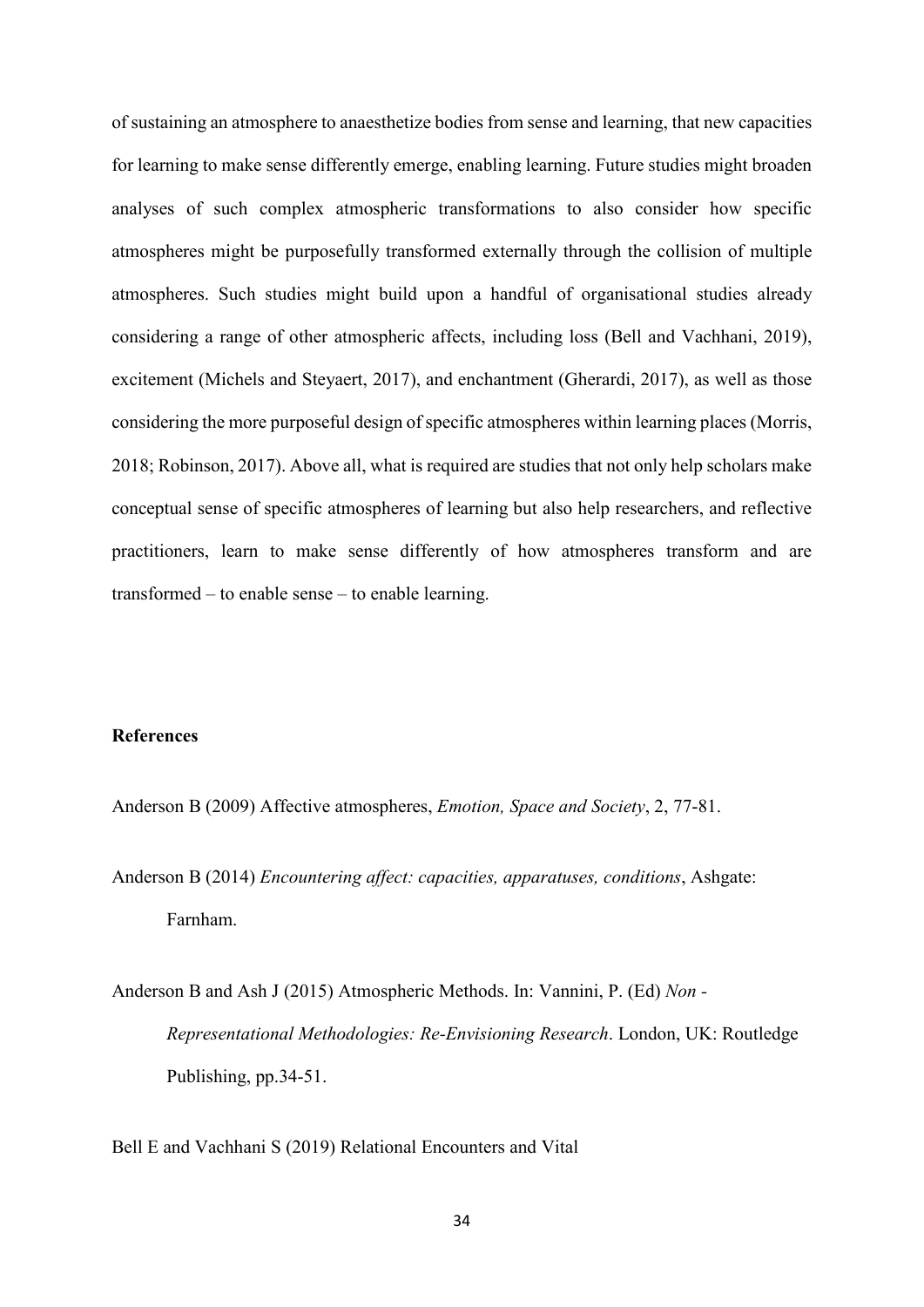- Materiality in the Practice of Craft Work, *Organization Studies*, Available at: DOI: 10.1177/0170840619866482.
- Brown A (2000) Contemplating the emotional component of learning: the emotions and feeling involved when taking an MBA, *Management Learning*, 31(3): 275-293.
- Calvard T (2016) Big data, organizational learning, and sensemaking: Theorizing interpretive challenges under conditions of dynamic complexity, *Management Learning*, 47(1): 65–82.
- Catino M and Patriotta G (2013) Learning from Errors: Cognition, Emotions and Safety Culture in the Italian Air Force, *Organization Studies*, 34(4): 437–467.

Colville I, Pye A and Brown A (2016) Sensemaking processes and

Weickarious learning, *Management Learning*, 47(1): 3-13.

- Cornelissen J, Mantere S and Vaara E (2014) The Contraction of Meaning: The Combined Effect of Communication, Emotions, and Materiality on Sensemaking in the Stockwell Shooting, *Journal of Management Studies*, 51(5): 699-736.
- Creed D, Hudson B, Okhuysen G and Smith-Crowe K (2014) Swimming In A Sea Of Shame: Incorporating Emotion Into Explanations Of Institutional Reproduction And Change, *Academy Of Management Review*, 39(3): 275–301.
- Cunliffe A and Coupland C (2012) From hero to villain to hero: Making experience sensible through embodied narrative sensemaking, *Human Relations*, 65(1): 63–88.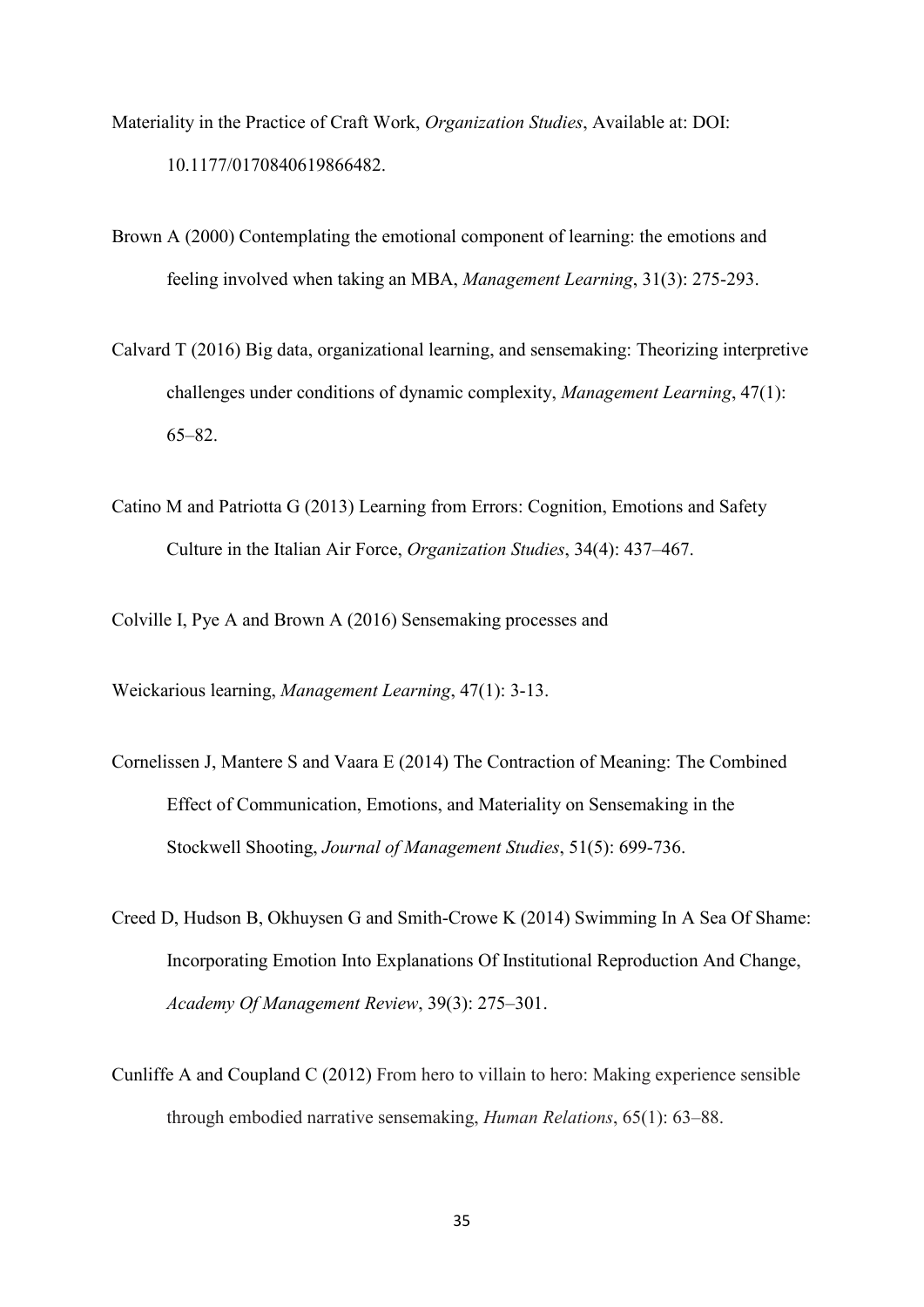- Clegg S, Kornberger M and Rhodes C (2005) Learning/becoming/organising, *Organization*, 12(2), 147-167.
- Degen M, Melhuish C and Rose G (2017) Producing place atmospheres digitally: Architecture, digital visualisation practices and the experience economy, *Journal of Consumer Culture*, 17(1): 3–24

Deleuze G (1988) *Spinoza: Practical Philosophy*, City Lights Books: San Francisco.

Edensor T (2012) Illuminated atmospheres: anticipating and reproducing the flow of affective experience in Blackpool, *Environment and Planning D: Society and Space*, 30: 1103- 1122.

Fineman, S. (1997) Emotion and management learning, *Management Learning*, 28(1): 13-25.

- George J and Jones G (2001) Towards a process-model of individual change in organizations, Human Relations, 54(4): 419-444.
- Gherardi S (2016) To start practice theorizing anew: The contribution of the concepts of *agencement* and formativeness, *Organization*, 23(5): 680–698.
- Gherardi S (2017) One turn … and now another one: Do the turn to practice and the turn to affect have something in common?, *Management Learning*, 48(3) 345–358.
- Gherardi S (2018) Theorizing affective ethnography for organization studies, *Organization*, 1–20, Available at: https://doi.org/10.1177/1350508418805285.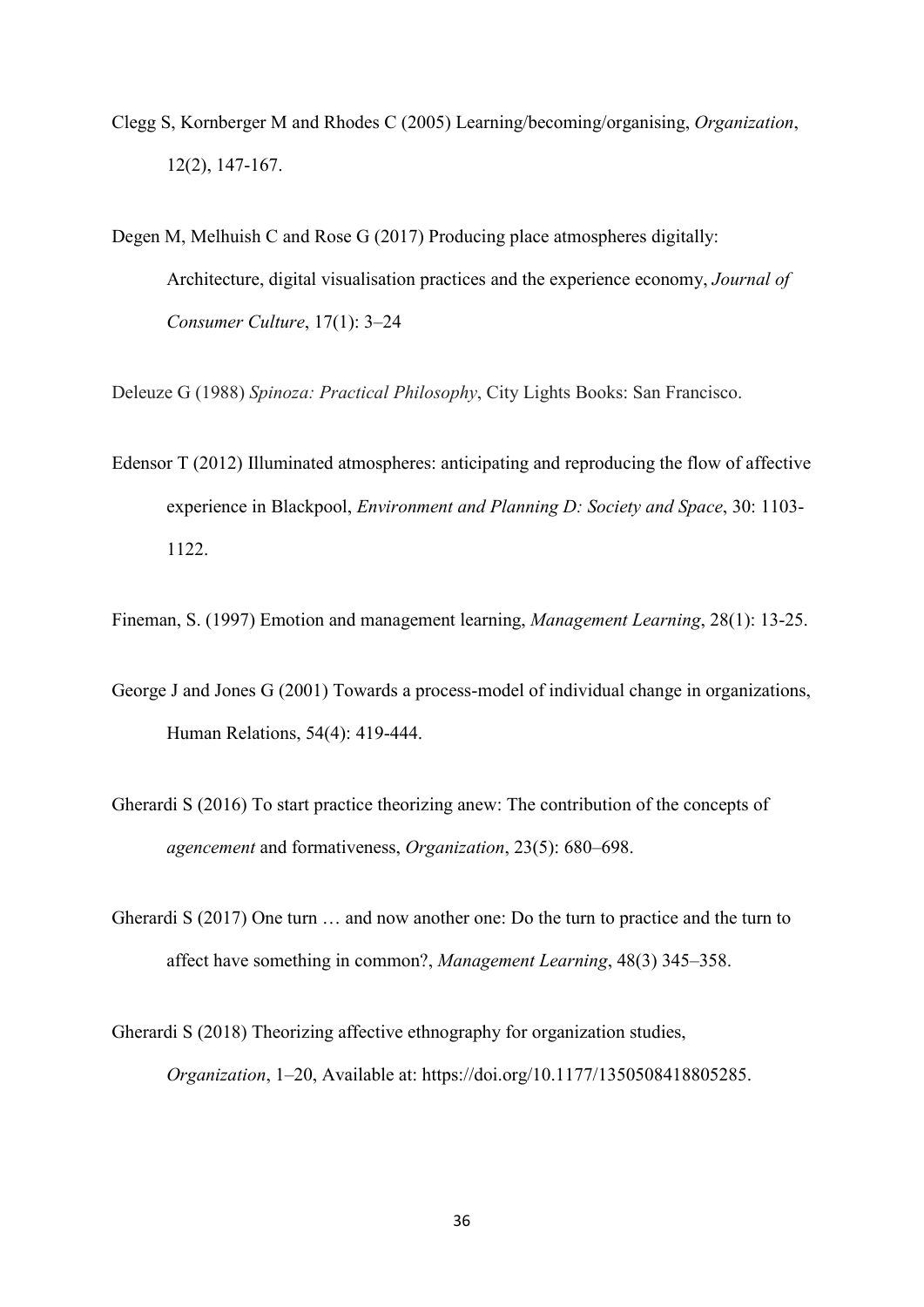- Guiette A and Vandenbempt K (2016) Learning in times of dynamic complexity through balancing phenomenal qualities of sensemaking, *Management Learning*, 47(1): 83– 99.
- Heaphy E. (2017) Dancing On Hot Coals": How Emotion Work Facilitates Collective Sensemaking, *Academy of Management Journal*, 60(2): 642–670.
- Introna L (2018) On the Making of Sense in Sensemaking: Decentred Sensemaking in the Meshwork of Life, *Organization Studies*, 1–20, Available at: https://journals.sagepub.com/doi/10.1177/0170840618765579
- Izak M (2015) Learning from a fool: Searching for the 'unmanaged' context for radical learning, *Management Learning*, 46(1): 87-104.

Julmi J (2017) The Concept of Atmosphere in Management and Organization Studies, *Organizational Aesthetics*, 6(1): 4-30. Available at: https://digitalcommons.wpi.edu/oa/vol6/iss1/2 (accessed 11th March 2019)

- Lancione M (2017) Revitalising the uncanny: Challenging inertia in the struggle against forced evictions, *Environment and Planning D: Society and Space*, 35(6): 1012–1032.
- Latour B (2005) *Reassembling the social: an introduction to actor-network theory*, Oxford University Press: Oxford.
- Maitlis S and Christianson M (2014) Sensemaking in Organizations: Taking Stock and Moving Forward, *Academy of Management Annals*, 8(1): 57-125, http://dx.doi.org/10.1080/19416520.2014.873177.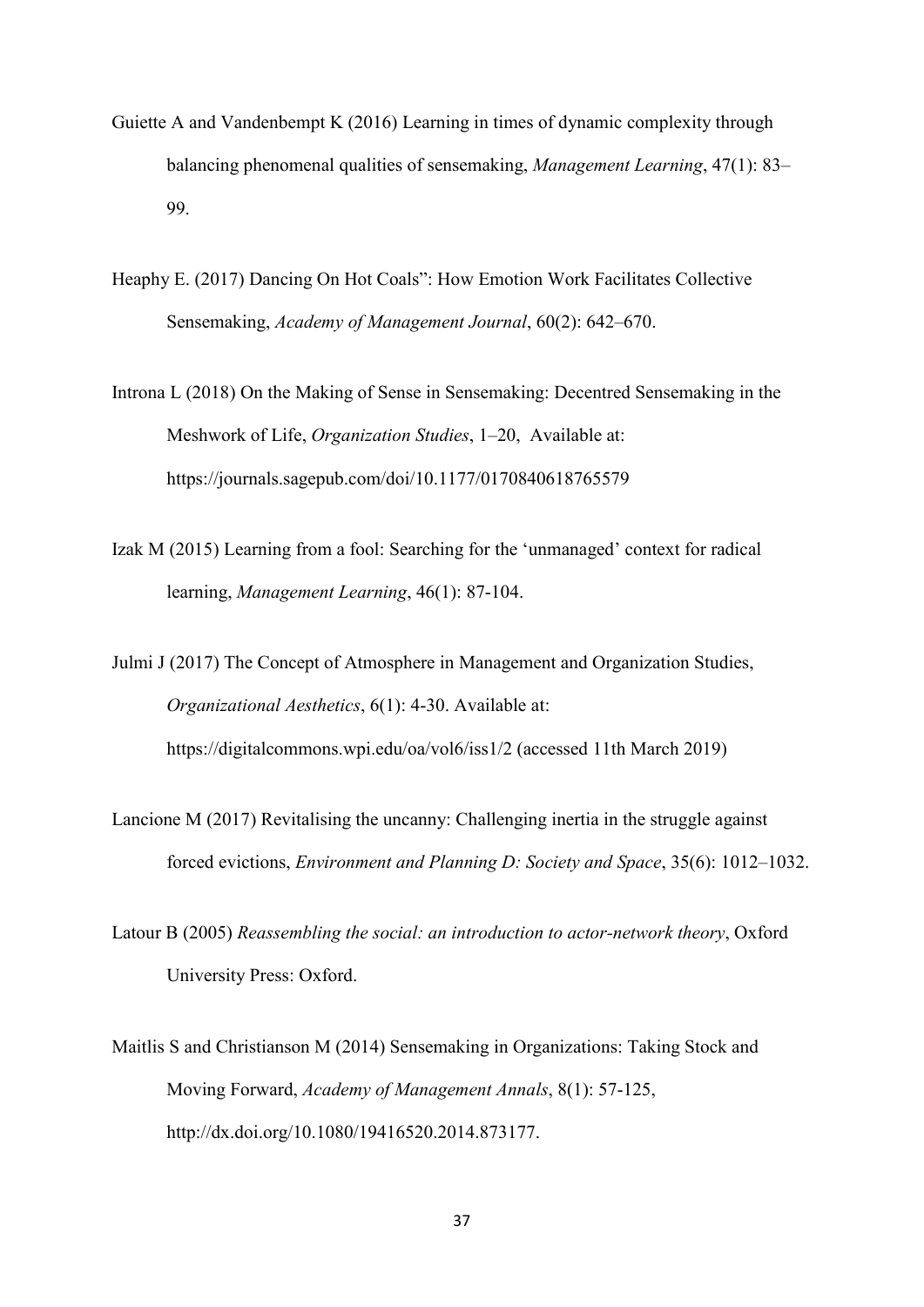- MacLure M (2013a) 'Classification or Wonder? Coding as an Analytic Practice in Qualitative Research', In: Coleman, R. and Ringrose, J. (eds) *Deleuze and Research Methodologies*, Edinburgh: Edinburgh University Press. pp. 164–83.
- MacLure M (2013b) Researching without representation? Language and materiality in postqualitative methodology, *International Journal of Qualitative Studies in Education*, 26(6): 658-667.
- March J (1991) Exploration and exploitation in organizational learning, *Organization Science*  2(1): 71–87.
- Massumi B (2015) *Politics of Affect*, Polity: Cambridge.
- Michels C (2015) Researching affective atmospheres, *Geographica Helvetica*, 70: 255–263.
- Michels C and Steyaert C (2017) By accident and by design: Composing affective atmospheres in an urban art intervention, *Organization*, 24(1): 79– 104.
- Morris, J. (2018) Decentring ingenuity: Calculation, intuition and atmospheres in the Bank of England's financial literacy assemblages, *Geoforum*, 90: 45-54.
- Ringrose J and Renold E (2014) "F\*\*k Rape!": Exploring Affective Intensities in a Feminist Research Assemblage, *Qualitative Inquiry*, 20(6): 772– 780.
- Robinson,P (2017) Learning spaces in the countryside: university students and the Harper assemblage, *Area*, 50(2): 274-282.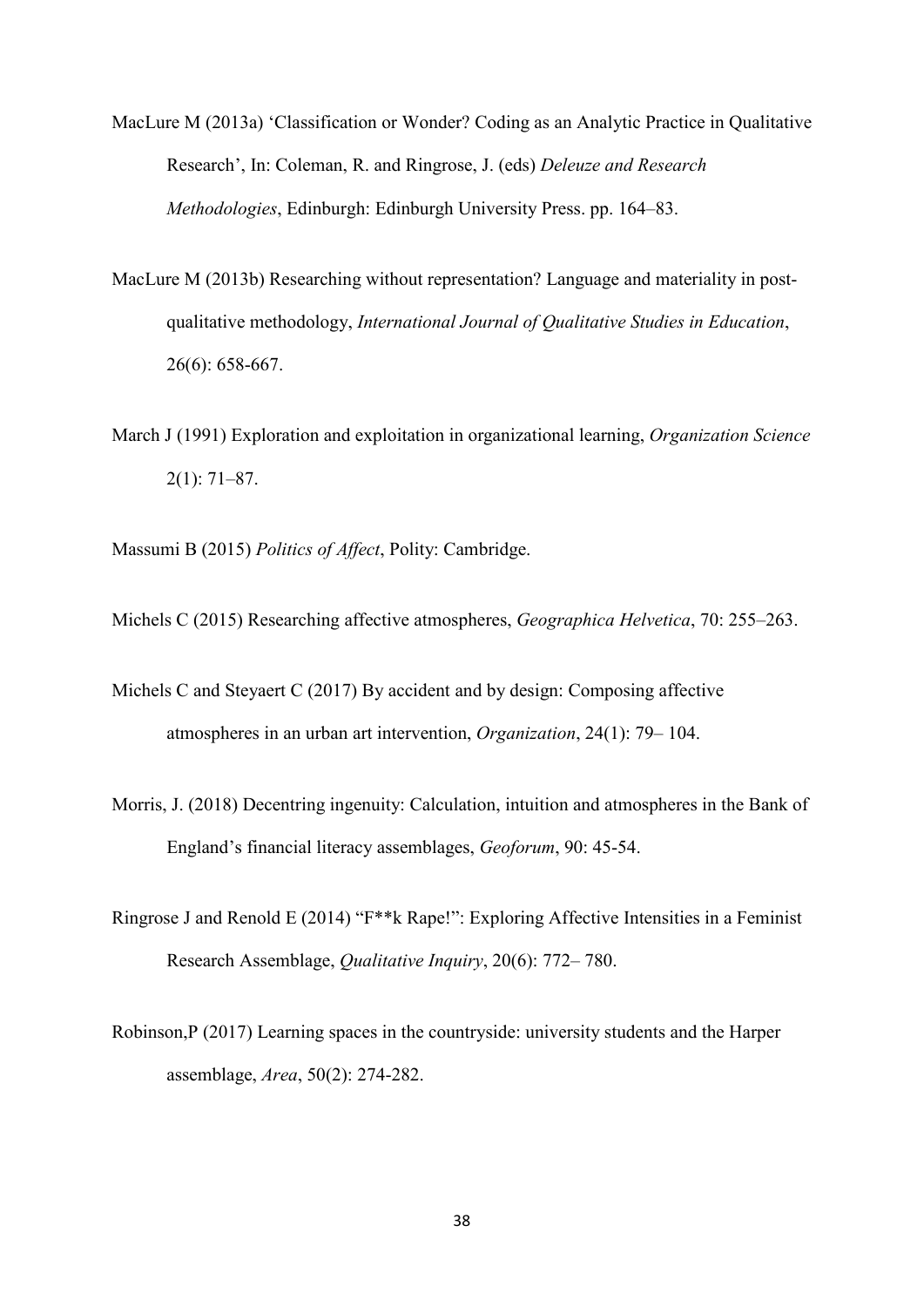- Sandberg, J. and Tsoukas, H. (2015) Making sense of the sensemaking perspective: Its constituents, limitations, and opportunities for further development, *Journal of Organizational Behavior*, 36, S6–S32.
- Sage D, Vitry C and Dainty A (2019) Exploring the Organisational Proliferation of New Technologies: An Affective Actor-Network Theory, *Organization Studies*, 1-19, Available at: https://journals.sagepub.com/doi/10.1177/0170840618815524

Spinoza B (*1996). Ethics* (trans. Curely, E) London: Penguin.

- Steigenberger N (2015) Emotions in sensemaking: a change management perspective, *Journal of Organisational Change Management*, 28 (3): 432-451.
- Stewart K (2011) Atmospheric attunement, *Environment and Planning D: Society and Space*, 29: 445-453.
- Ucbasaran D, Shephard D, Lockett A and Lyon J (2013) Life After Business Failure: The Process and Consequences of Business Failure for Entrepreneurs, *Journal of Management*, 39(1): 163-202.
- Vince R (2011) The Spatial Psychodynamics of Management Learning, *Management Learning*, 42(3): 333-347.
- Weick K (1990) Introduction: cartographic myths in organisations. In: Huff, A. (Ed) mapping strategic thought, John Wiley and Sons: London, pp. 1-10.
- Weick K (1995) *Sensemaking in organizations*, Sage: London.